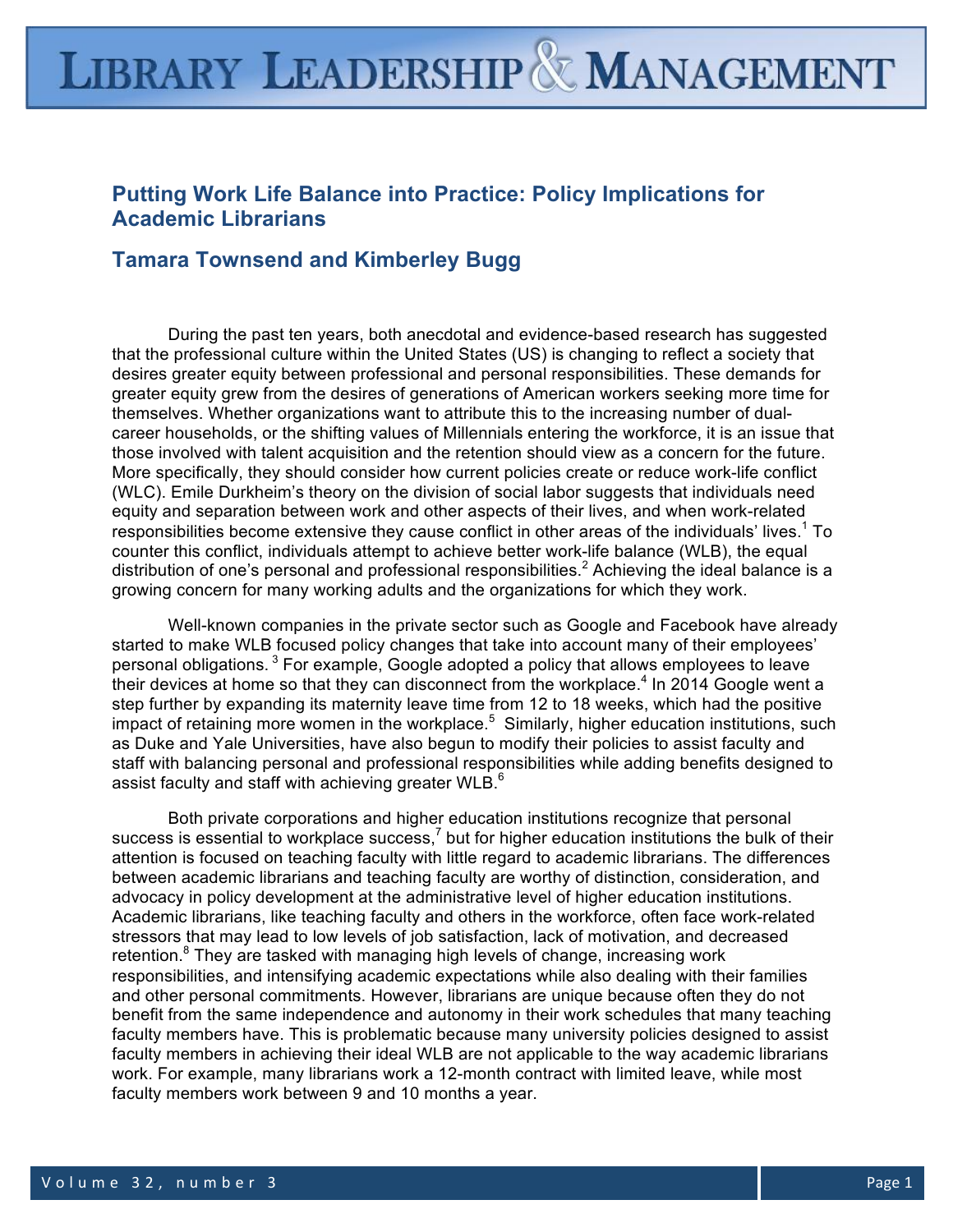As a result, this study (as a part of a larger study that explores WLB for academic librarians working in urban settings) highlights the implications of policy development in academic libraries that might assist with a myriad of workforce issues, including motivation, job satisfaction, recruitment, and retention as an issue for academic library leadership. The larger study, *Living for the City: Issues of Work-life Balance for Urban Academic Librarians*, focused on WLB for academic librarians working in urban settings (urban is defined as cities with populations greater than 500,000). The results showed that many of the factors that impacted ideal WLB such as cost of living, location, and commute times were largely aggravated by the university practices that did not take into account the uniqueness of librarians as a distinct workforce population. By separating and exploring policies and programs that deter or support greater WLB for academic librarians, this study hopes to prompt library leaders to evaluate existing policies and update or create new policies that successfully support WLB in the 21<sup>st</sup> century academic library.

#### **Literature Review**

Work-life balance is a broad topic that overlaps many human resource issues, such as recruitment, retention, advancement, turnover, job satisfaction, and employee motivation. As a result, this study centers on programs that either lead to, or detract from, ideal WLB. Because WLB as a topic has grown in scope in both popular and evidence-based literature, it is not possible to examine all of the literature in this article. As a result, the focus is on scholarship concerning strategies that have supported or hindered WLB within the past ten years, a period marking the resurgence of the topic due to the revolutionary private sector programs at tech companies such as Google and Yahoo.

#### *Family, Medical, and Leave Act*

At an early stage in developing WLB programs, corporate employers recognized that to remain competitive in a dual-career world they must offer some WLB incentives to attract highly qualified individuals. Some examples included extended vacation time, telecommuting, and parental leave.<sup>9</sup> Around the same time, the federal government began enacting rights that afforded protection for those employees that needed to balance work and personal commitments. Perhaps the most popular of these legislative acts is the Family, Medical, and Leave Act of 1993 (FMLA). FMLA leave provides certain employees with 12 months unpaid leave for a variety of reasons including personal medical, childcare, and care for sick relatives.<sup>10</sup> It is the primary federally protected tool available to employees in support of WLB, yet many are penalized for taking this time and the courts have often sided with employers in cases of penalty or discrimination.<sup>11</sup> For example, Webber's (2016) analysis of the application of these policies found that though FMLA leave is effective in providing job security for employees overall, it fails to protect women that would like to work through their pregnancy, or employees that would like to modify their schedule without taking leave.<sup>12</sup> Despite its legislative aims, there are still further challenges in seeking FMLA protection for LGBTQ families, with ongoing disputes at the state level and among individual employers.

### *Support at the Organizational Level*

Policies such as FMLA are enforced and expanded at the university level to offer greater WLB. Studies show that though institutions have adopted more plans that support WLB, research institutions were more likely to offer programs that went beyond the basics of FMLA leave. <sup>13</sup> These institutions are more likely to provide support such as tenure-clock extension,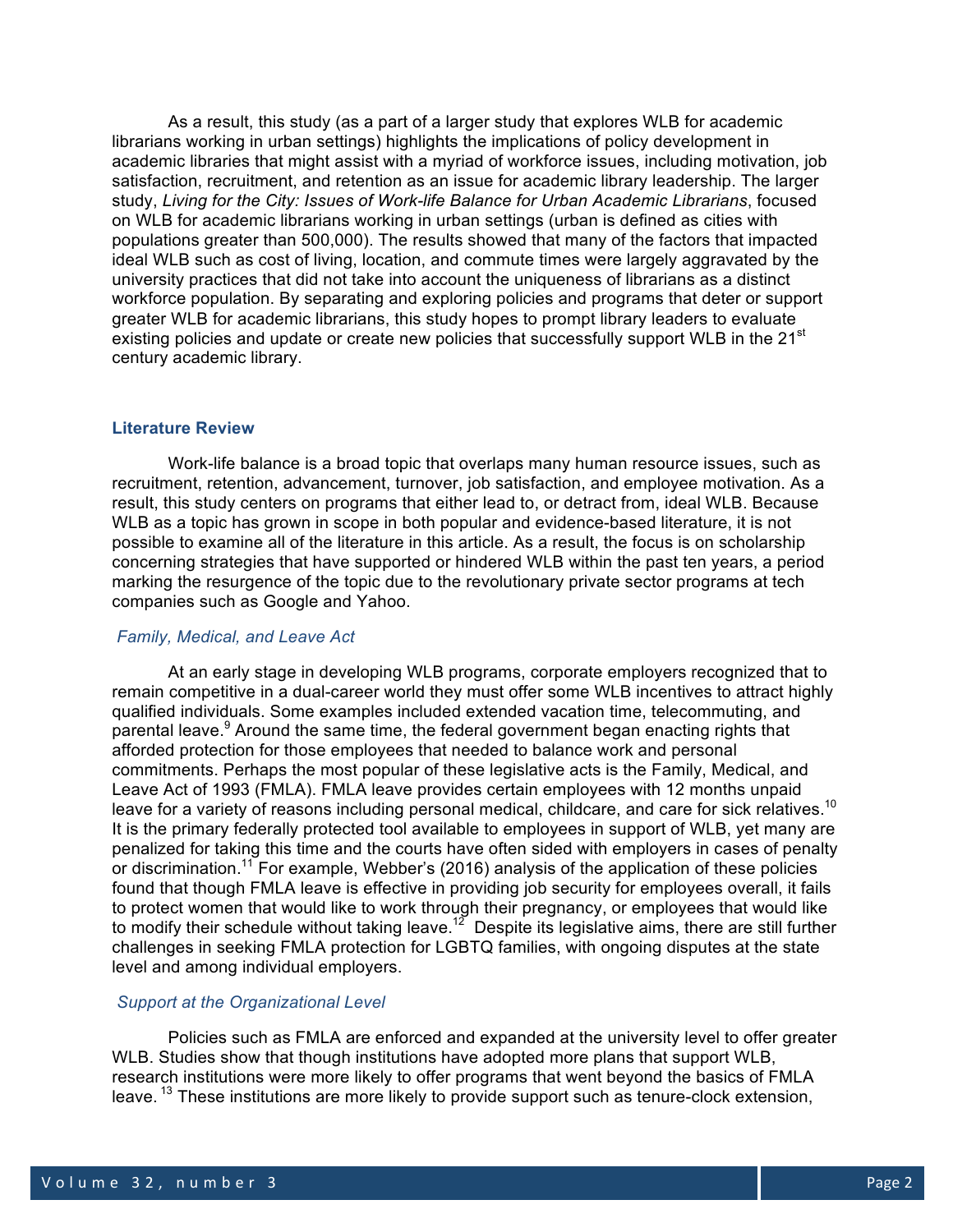reduced workload, and paid parental leave. This demonstrates that more higher education institutions, especially those categorized as research institutions, see the value in investing in supporting greater faculty WLB, with the understanding that the return on investment equals reduced turnover, increased funding, and scholarship.<sup>14</sup> Organizations such as the American Association of University Professors (AAUP)<sup>15</sup> and The Alfred P. Sloan Foundation's Workplace, Workforce, and Working Families program provide funding for projects that address issues related to balancing the personal and professional commitments of those employed in higher education and corporate organizations. Some examples of the projects supported by the Sloan Foundation follow:<sup>16</sup>

- The University of Michigan's Center for the Education of Women focuses on work-family policies for tenure-track faculty and non-tenure track faculty
- Duke University allows faculty to work reduced hours to handle family obligations
- University of California at Berkeley (UC-Berkeley) provides "family friendly toolkits" available online
- University of California Davis (UC-Davis) promotes educational campaigns to advertise existing programs available for faculty parents

Similar programs include the The Collaborative on Academic Careers in Higher Education Survey (COACHE). COACHE analyzes faculty job satisfaction by conducting surveys used to measure the impact of personal and family policies, and benchmark faculty satisfaction in areas such as mentoring, nature of work, and departmental engagement for universities. An array of higher education institutions in a range of locations from large cities such as UC-Davis, and those in smaller rural areas, such as Sewanee: The University of the South participate. The findings suggest that while the faculty are generally satisfied with their institution's policies and benefits, such as "stop-the-clock" policies, they found that their institutions lack in support for those taking care of elders and other family members.<sup>17</sup> The attention garnered by these programs has resulted in a wider practice of personal accommodations in support of WLB. Some common practices are described below:

## *Flexible Schedules*

While faculty in general are pleased with the flexibility of academic work, many are working about 50 hours a week,  $18$  with some spending as many as 66 hours devoted to work each week.<sup>19</sup> Wadsworth and Facer (2016) found in their research on alternative work schedules that flexible schedules overwhelmingly receive the most positive feedback from employees.<sup>20</sup> In addition, having flexibility in workplace responsibilities also provides faculty with a more positive opinion of their work and their WLB.<sup>21</sup> One provocative suggestion for workplace flexibility beyond scheduling is to allow librarians to choose a specialty within the library, which might affect the individual happiness of each employee, hopefully leading to an overall improvement in performance. $^{22}$ 

## *Workplace Support*

Workplace practices that support WLB can be found on campuses across the country. For example, at two COACHE participating institutions, UC-Berkeley and Northeastern University, there are webpages dedicated to WLB for the institutions' faculty and staff, including breastfeeding support groups, an elder care support network, an occupational health program, and other forms of support for employees.<sup>23</sup> Meanwhile, highly competitive private sector companies have responded to demands by publicly supporting WLB. Following Google's lead on extending parental leave, Netflix followed in 2015 by offering employees "unlimited" paid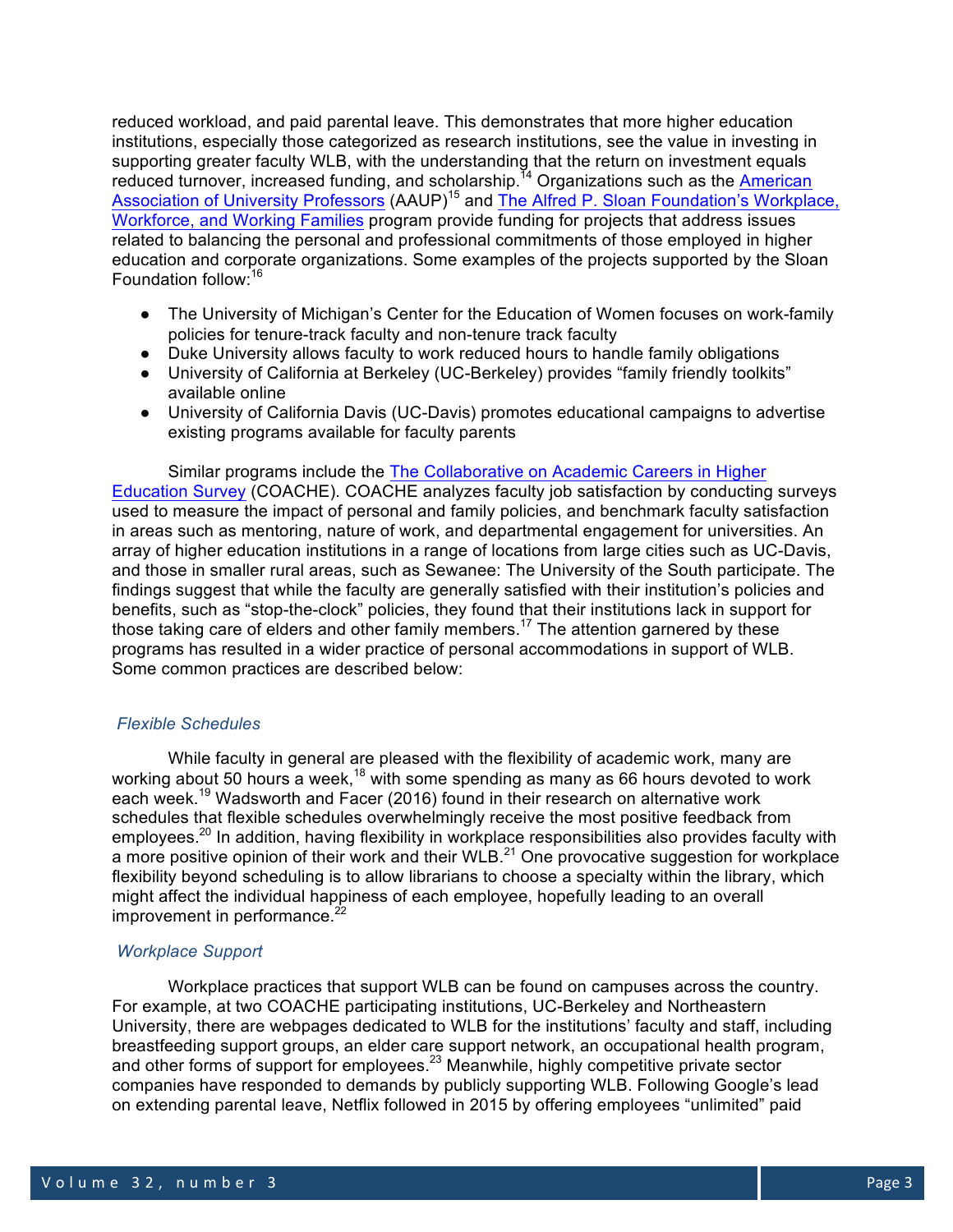leave during the child's first year because the company recognized the value of WLB to employee performance. $24$ 

Together with flexible schedules and duties, many employees also envision a workplace that provides support for childcare, yet one study estimates that only 7% of private-sector workers have access to on-site childcare, and only 3% receive employer-funded childcare.<sup>25</sup> One rare program within higher education is offered at Northeastern University, where faculty members are eligible for scholarships that cover childcare costs.<sup>26</sup> The debate continues regarding federal provisions for childcare in the US, while in countries such as France and the United Kingdom, working parents receive generous financial support for childcare regardless of industry.<sup>27</sup>

## *Stopping the Clock and Sabbaticals*

Another popular policy that the AAUP recognizes as advantageous to WLB is the ability to stop the tenure clock. AAUP suggests that faculty should be allowed to stop the clock in the event of childbearing, or having to care of an ailing family member.<sup>28</sup> The literature also supports stopping the clock in addition to other programs as a WLB-focused strategy.<sup>29</sup> However, while those that take advantage of stop the clock policies may be more likely to earn tenure they are also more likely to earn less money in the long term, which reflects faults in the program.30 Another suggestion for balancing scholarly requirements, namely taking sabbatical leave to relieve WLB tensions, seems to be an enticing option, yet Flaspohler's (2009) study of librarian sabbatical leaves found that only 65% of those eligible had actually utilized this time.<sup>31</sup>

The bulk of the policies and strategies mentioned above are difficult to actualize in library settings. The few studies that discuss librarians' ideal WLB deal with the issues broadly, and are concerned with job satisfaction, work schedules, and the intersection of gender and tenure.<sup>32</sup> While these articles address the general WLB issues for academics, they fail to discuss which policies, if any, promote or deter WLB particularly for academic librarians. This study attempts to close the gap in the literature by querying academic librarians about the policies they find most helpful, most supportive, and most attractive in terms of their own WLB. Specifically this query focused on the experiences of librarians who serve in urban settings, to understand both the individual and group impact of setting and work. This study applies both qualitative and quantitative methods of data collection and analysis. By using both methods, the researchers anticipated being able to compare individual experiences to collective responses while gaining greater understanding of individual lived experiences that impact WLB.

### **Methodology**

The mixed-method survey was conducted between March 1, 2017 and May 26, 2017. In addition to standardized responses the survey also captured assessment in the "Other" field. Data were collected using a web-based survey distributed to listservs managed by academic librarians. Although this study focused only on urban academic librarians, the implications for the findings of this study can be applied to the larger library community. Survey questions varied from basic information on salary and career duration, to more specific information regarding their satisfaction with workplace procedures. Of particular interest were two questions: 1) would a lack of WLB would cause you to consider leaving your current institution? And 2) are you satisfied with the policies provided by your current institution?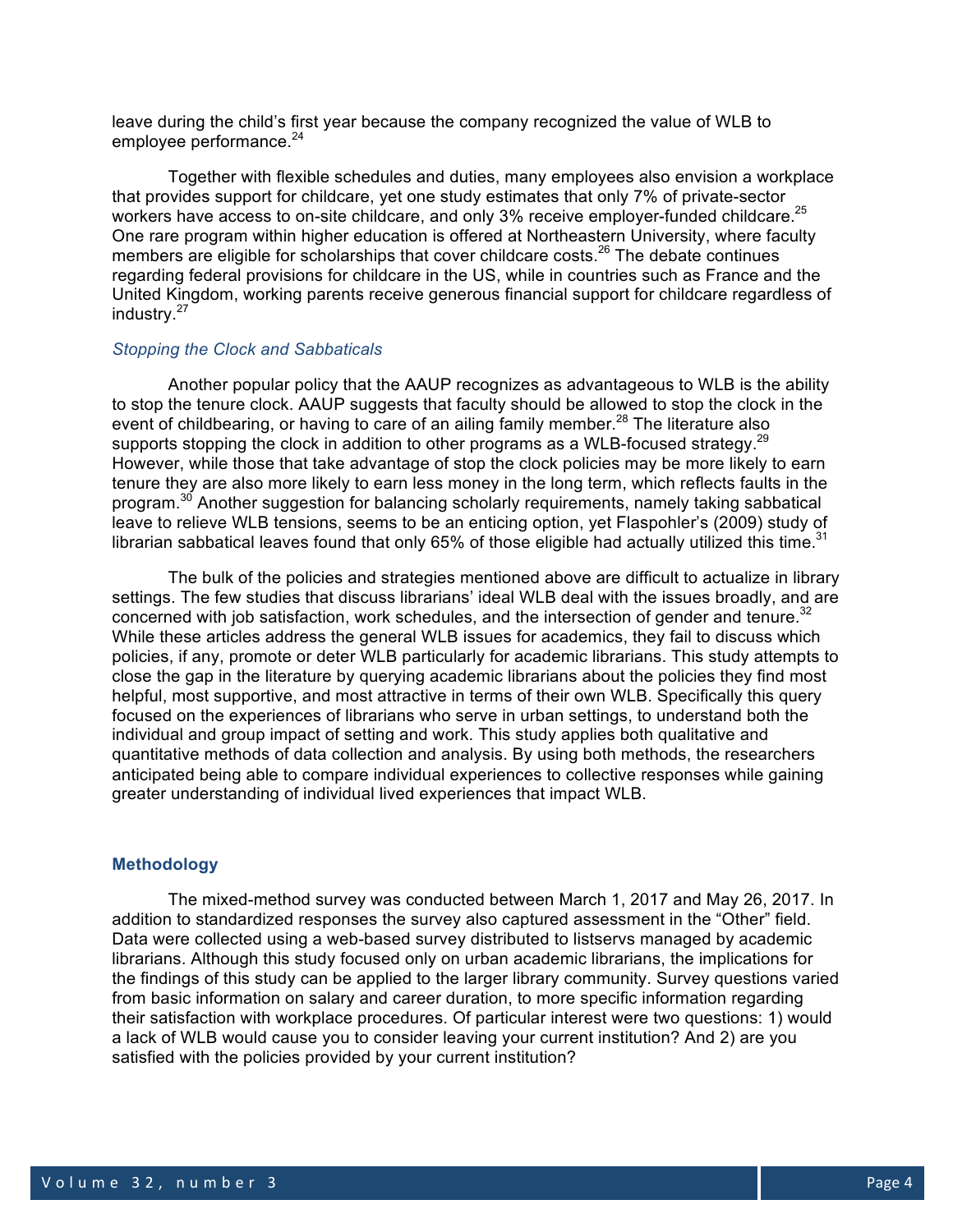## *Demographics*

The majority of respondents were white (79%, *n*=247), 83% (*n*=260) of respondents were women, and 61% (*n*=191) were married. 39% (*n*=97) of respondents have worked ten years or more post-MLS, and 44% (*n*=136) make \$50,000 - \$74,999 per year (see Table 1).

| Characteristic        | Values                                               | %              | $n=$           |
|-----------------------|------------------------------------------------------|----------------|----------------|
| Age                   | 24 or younger                                        | 1              | 3              |
| $n = 314$             | 25-34                                                | 31             | 97             |
|                       | 35-44                                                | 32             | 99             |
|                       | 45-54                                                | 19             | 61             |
|                       | 55-64                                                | 11             | 33             |
|                       | 65 or older                                          | $\overline{7}$ | 21             |
| Race/Ethnicity        | White                                                | 79             | 247            |
| $n = 311$             | <b>Black or African-American</b>                     | 10             | 30             |
|                       | American Indian or Alaskan Native                    | 0              | 0              |
|                       | Asian                                                | $\overline{4}$ | 11             |
|                       | Native Hawaiian or other Pacific<br>Islander         | $\mathbf 0$    | 0              |
|                       | Hispanic                                             | 3              | 9              |
|                       | Multiple                                             | 3              | 10             |
|                       | Other                                                | 1              | 4              |
| <b>Marital Status</b> | <b>Married</b>                                       | 61             | 191            |
| $n = 315$             | Widowed                                              | 1              | $\overline{2}$ |
|                       | <b>Divorced</b>                                      | 5              | 16             |
|                       | Separated                                            | 0              | 0              |
|                       | In a Domestic Partnership or Civil Union             | 4              | 12             |
|                       | Single, but cohabitating with a<br>significant other | 10             | 30             |
|                       | Single, never married                                | 19             | 59             |

### **Table 1. Demographics**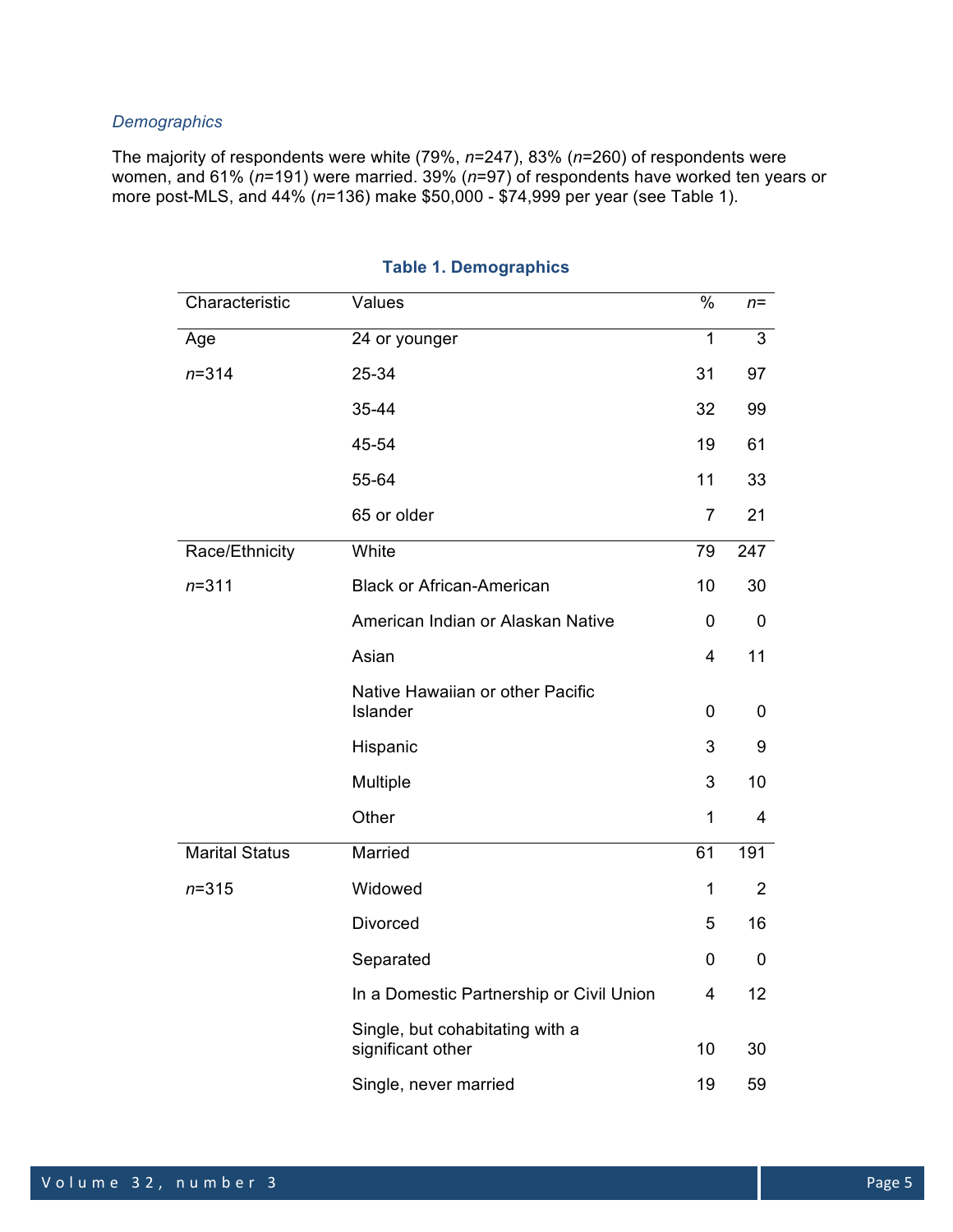|                          | Prefer not to say             | 0  | 1              |
|--------------------------|-------------------------------|----|----------------|
|                          | <b>Not Listed</b>             | 1  | $\overline{4}$ |
| Gender                   | Female                        | 82 | 260            |
| $n = 316$                | Male                          | 16 | 51             |
|                          | Gender Variant/Non-Conforming | 1  | $\overline{2}$ |
|                          | Non-Binary                    | 0  | 1              |
|                          | Prefer not to say             | 1  | $\overline{2}$ |
| Year(s) in<br>Profession | less than 1 year              | 3  | 8              |
| $n = 250$                | 1-5 years                     | 28 | 71             |
|                          | 5-10 years                    | 30 | 74             |
|                          | More than 10 years            | 39 | 97             |
| <b>Annual Salary</b>     | Less than \$34,999            | 3  | 8              |
| $n = 311$                | \$35,000 - \$49,999           | 18 | 55             |
|                          | \$50,000 - \$74,999           | 44 | 136            |
|                          | \$75,000 - \$99,999           | 28 | 88             |
|                          | \$100,000 - \$124,999         | 5  | 16             |
|                          | \$125,000 - \$149,999         | 3  | 8              |
|                          | \$150,000 or more             | 0  | 0              |

## **Results**

When asked about workplace barriers to achieving an ideal WLB, respondents reported a variety of responses with 47% (*n*=126) indicating that workload was a hindrance while 40% (*n*=109) identified policies at their institution as playing a big part. 26% (*n*=68) felt that schedule flexibility affected WLB, and 25% (*n*=67) believed that management played a role in deterring an ideal WLB. 40% (*n*=106) of respondents felt that concerns about career success and recognition impacted their WLB (see Table 2). Individual responses included: "no telecommuting opportunities," "concerns about the future of the university I work full time for," "beginning of career=less flexibility," "workload including publishing projects, civic engagement," and "low pay, no union."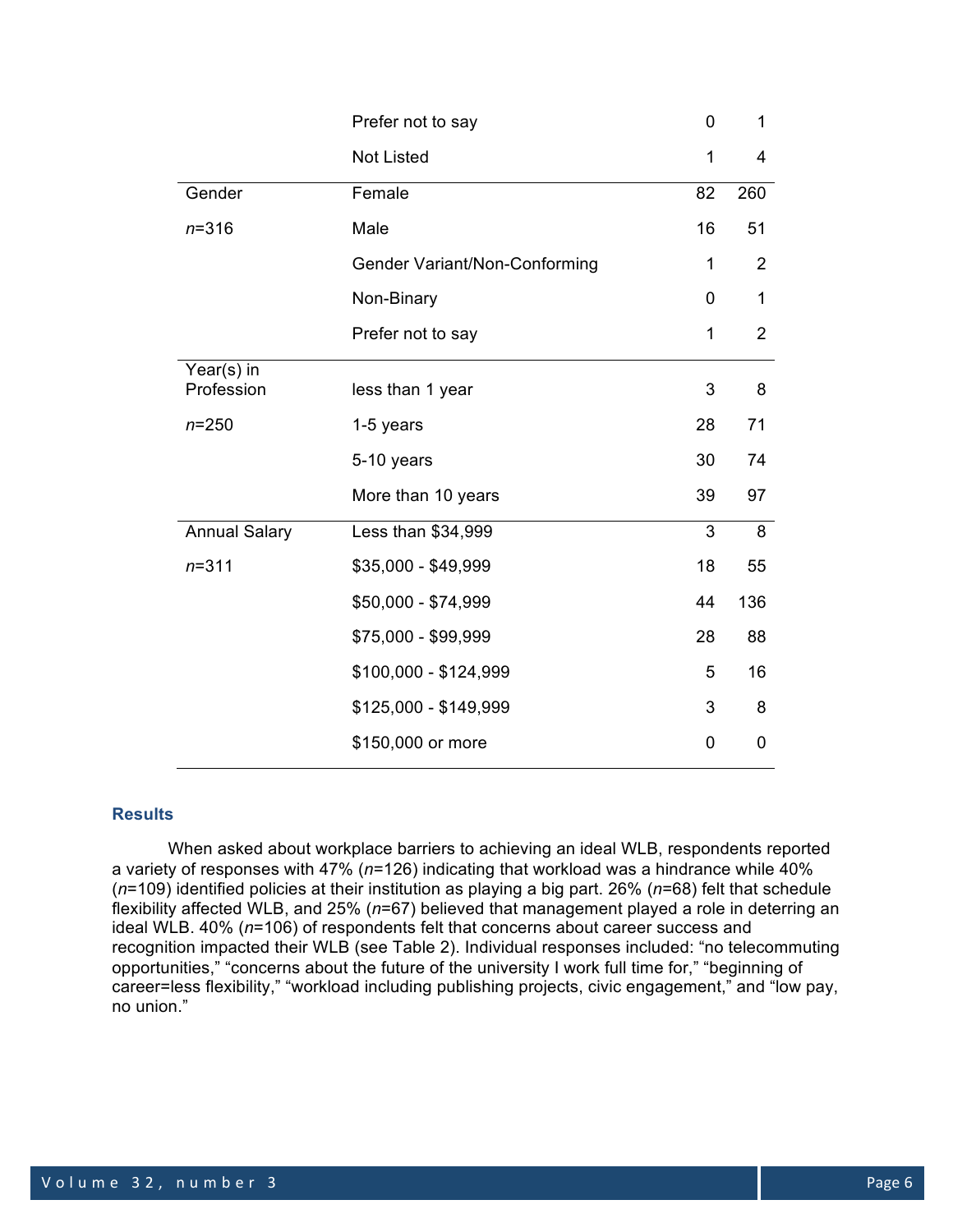## **Table 2. Workplace Barriers to WLB**

| Values                                 | %  | $n=$ |
|----------------------------------------|----|------|
| Workload                               | 47 | 126  |
| Institutional or Departmental Culture  | 43 | 114  |
| Concerns about Career Success and      |    |      |
| Recognition                            | 40 | 106  |
| Time Management                        | 38 | 102  |
| Lack of Institutional Support          | 30 | 81   |
| Other                                  | 29 | 77   |
| Lack of Schedule Flexibility (at work) | 26 | 68   |
| Management                             | 25 | 67   |

Despite concerns about WLB, only 40% (*n*=110) of respondents would consider leaving their current position to achieve greater work life balance, and only 31 %( *n*=85) of respondents would consider leaving the profession as a whole to achieve a greater WLB. Relatedly, 52% (*n*=131) of librarians that responded to the survey felt that they were compensated adequately for their work (see Table 3).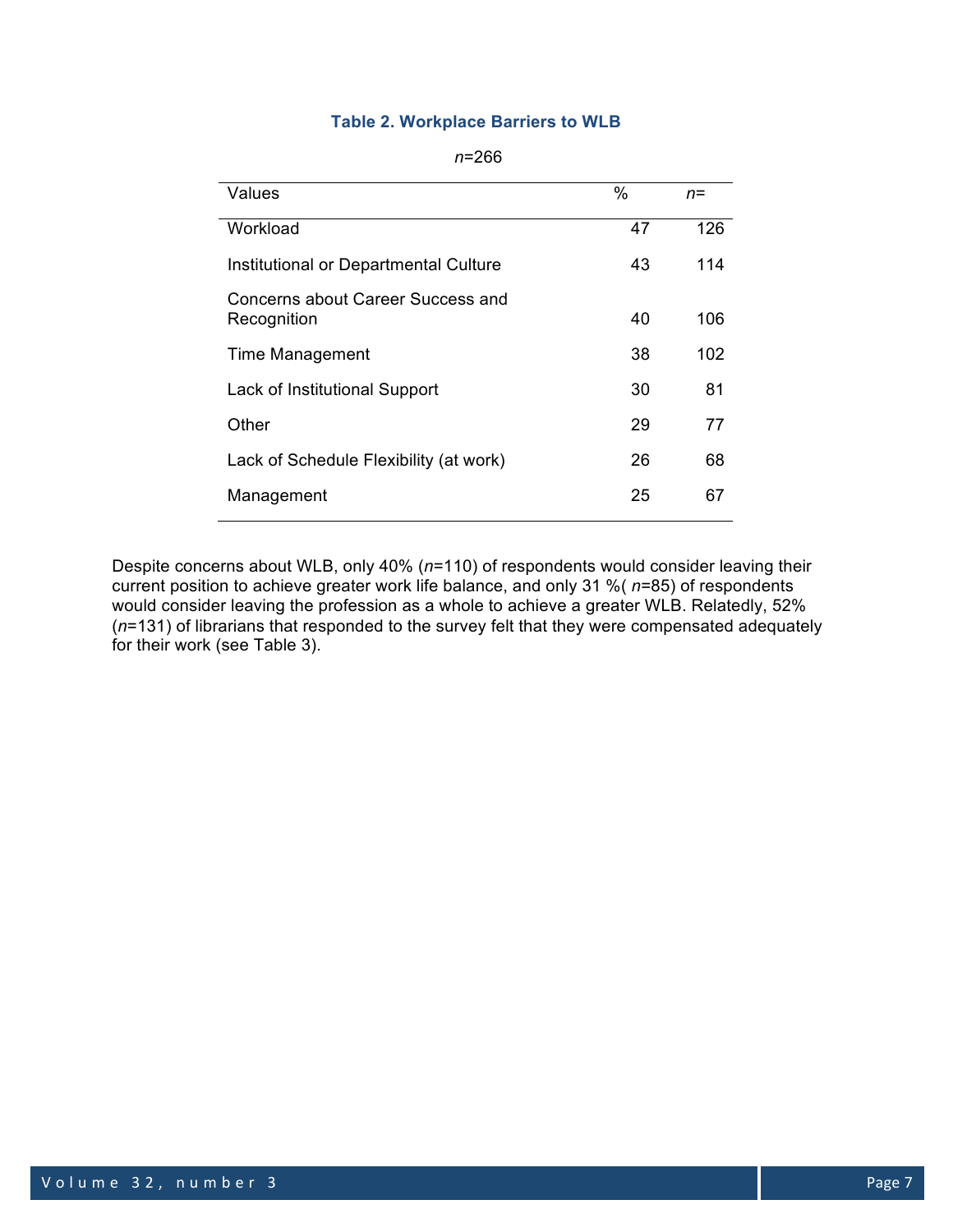|                                                                                                 | <b>Disagree</b> |       |      |       |            |
|-------------------------------------------------------------------------------------------------|-----------------|-------|------|-------|------------|
| Values                                                                                          | Agree %         | $n =$ | $\%$ | $n =$ | Total $n=$ |
| I am successful at meeting my personal<br>responsibilities                                      | 79              | 210   | 21   | 56    | 266        |
| I feel adequately compensated for my work                                                       | 52              | 131   | 48   | 119   | 250        |
| The promise of an ideal work-life balance<br>factored into decision to take current<br>position | 51              | 137   | 49   | 136   | 273        |
| There are policies at my institution that<br>hinder my ability to achieve work-life<br>balance  | 40              | 109   | 44   | 120   | 275        |
| I have considered leaving my current<br>position to achieve greater work-life<br>balance        | 40              | 110   | 60   | 164   | 274        |
| I have considered leaving the profession to<br>achieve greater work-life balance                | 31              | 85    | 69   | 190   | 275        |

## **Table 3. Library Faculty Opinions on WLB**

To achieve WLB, respondents utilized a variety of workplace strategies. Flexible scheduling was the most popular response with 47% (*n*=128) taking advantage of policy. While sabbatical was the least popular with only 7% (*n*=18) opting to indulge in this time for scholarship (see Table 4). Individual responses include: "reducing professional goals for my department due to resistance from library administration."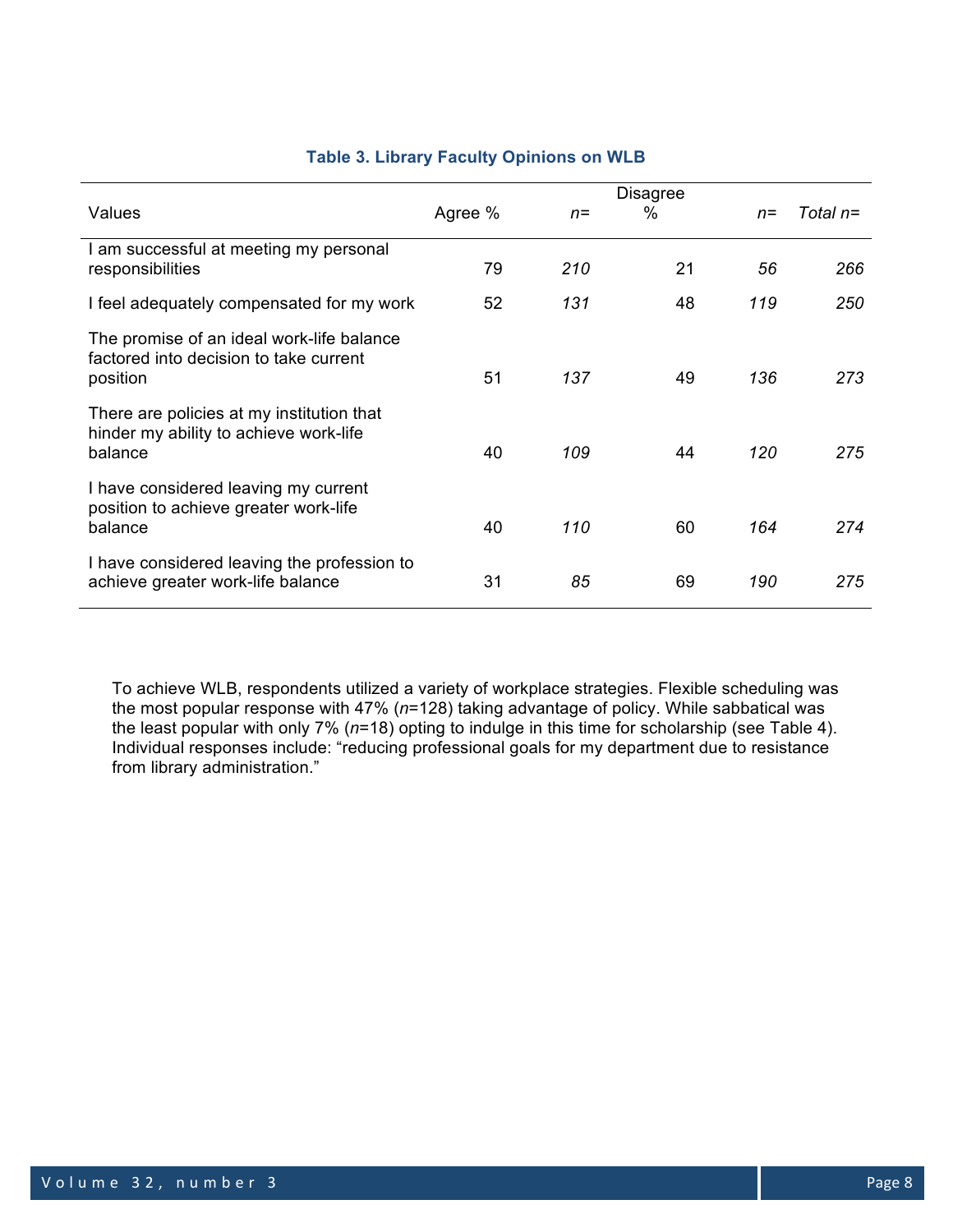| Table 4. Strategies and Policies Used to Achieve WLB |  |  |  |
|------------------------------------------------------|--|--|--|
|                                                      |  |  |  |

|--|

| <b>Values</b>                                                                 | $\frac{0}{0}$  | $n=$ |
|-------------------------------------------------------------------------------|----------------|------|
| Vacation                                                                      | 78             | 211  |
| Flexible work scheduling or telecommuting                                     | 47             | 128  |
| Research leave                                                                | 20             | 53   |
| Decreasing workload                                                           | 16             | 42   |
| <b>FMLA</b> leave                                                             | 14             | 37   |
| <b>Flexible Spending</b>                                                      | 14             | 37   |
| Maternity/Paternity Leave                                                     | 12             | 32   |
| Requesting additional staff                                                   | 11             | 31   |
| Other                                                                         | 11             | 31   |
| Educational assistance (such as discounted degree)                            | 11             | 29   |
| Financial assistance or advice (e.g. pre-tax savings,<br>counseling or loans) | 9              | 24   |
| Childcare assistance (e.g. on campus daycare)                                 | $\overline{7}$ | 19   |
| Sabbatical                                                                    | 7              | 18   |
| Visiting health practitioner (e.g. home health aide)                          | 3              | 8    |
| Senior care centers                                                           | 0              | 0    |

To maximize WLB outside of the workplace 75% (n=199) of respondents relied on a partner/or spouse for support, while 39% (n=103) relied on friends (see Table 5).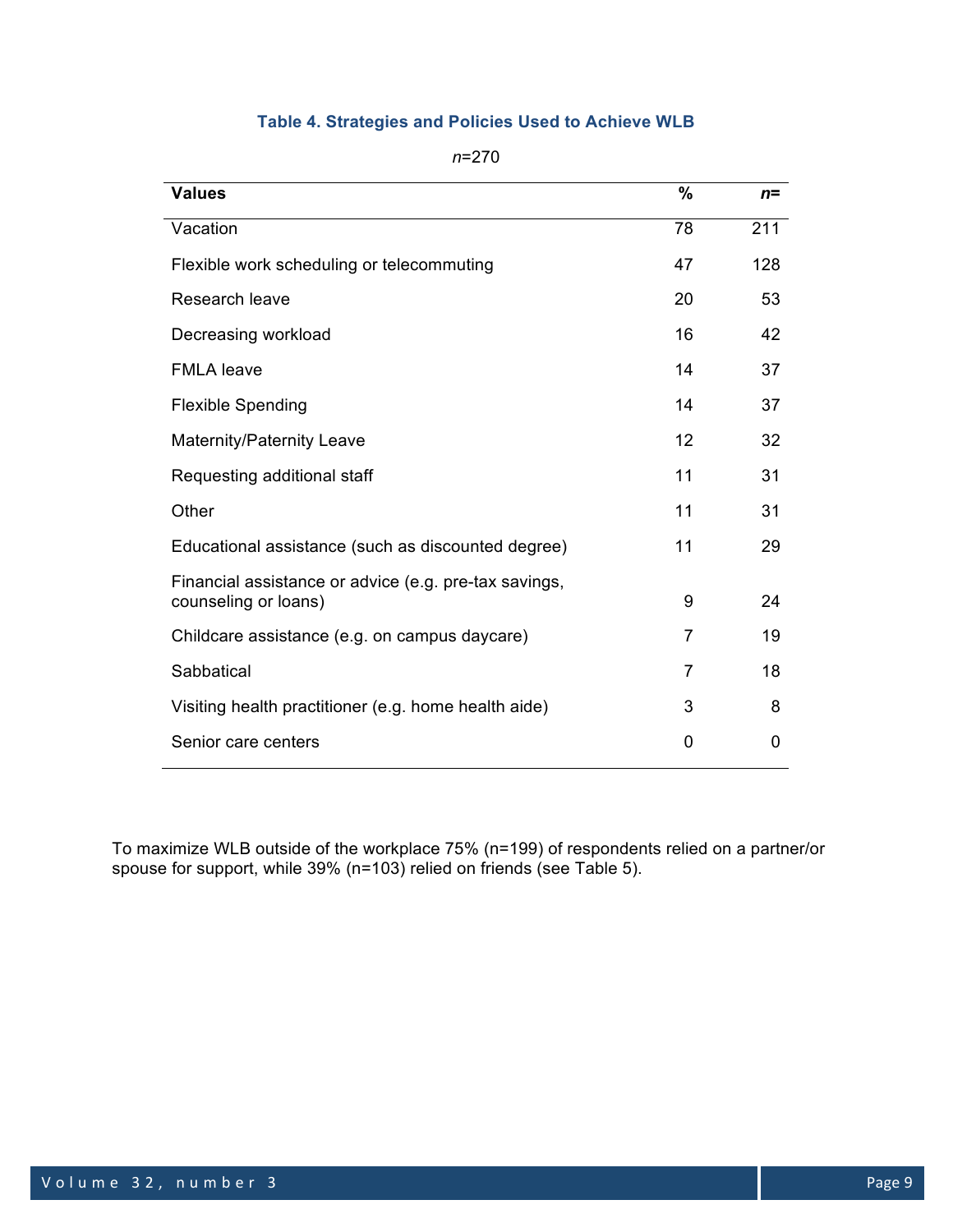| Values                         | %  | $n=$ |
|--------------------------------|----|------|
| Partner/Spouse                 | 75 | 199  |
| Friend(s)                      | 39 | 103  |
| Parent(s)/In-Law(s)            | 25 | 67   |
| Professional Help (e.g. nanny) | 13 | 35   |
| N/A                            | 12 | 33   |
| Other                          | 11 | 28   |
| Neighbor(s)                    | 6  | 17   |
|                                |    |      |

## **Table 5. Support Outside of the Workplace**

#### N=266

### **Discussion**

The results of this survey show that achieving ideal WLB for academic librarians is difficult. In fact, 40% of respondents felt that some practices at their institution hindered their ability to achieve WLB, while half of the respondents were unsure whether their organizations' policies hindered or helped in achieving ideal WLB. Further, some felt that their supervisor did not fully support them in schedule changes, providing additional staff, and adjusting workload. One standout response was that librarians tended to use vacation time for managing personal responsibilities such as having to take children to the doctor or other personal commitments. Using vacation time in this way reduced their ability to use that time for actual rest, relaxation, and other activities that help them to recharge and maintain high levels of work productivity. This is problematic because it illuminates the lack of clarity around what WLB is and how it is achieved. It also demonstrates that like professionals in other disciplines and sectors, librarians are not fully aware of the WLB guidelines of the institutions where they work. Further it is unclear from this study and the literature whether professionals in general, but particularly librarians, are able to apply the existing benefits to their lives in a way that will actually assist them with achieving their ideal WLB.

This study did find that the obstacles to achieving ideal WLB for academic librarians are consistent with the findings in the WLB literature in other professions. Librarians find their work schedules to be especially difficult and rely heavily on spousal support to be successful. They find that the policies in their workplace are not flexible enough and do not take into account the challenges that will arise for librarians in managing their personal responsibilities. There is also some indication from this sample that improved workplace rules designed to encourage a healthy WLB would have a significant impact on the lives and work of these scholars. Programs such as flexible and individualized scheduling, selective responsibilities in the workplace, and clear tenure and promotion policies, along with the freedom for employees to enter into these programs without fear of retaliation during the tenure and promotion process, would be examples of such support.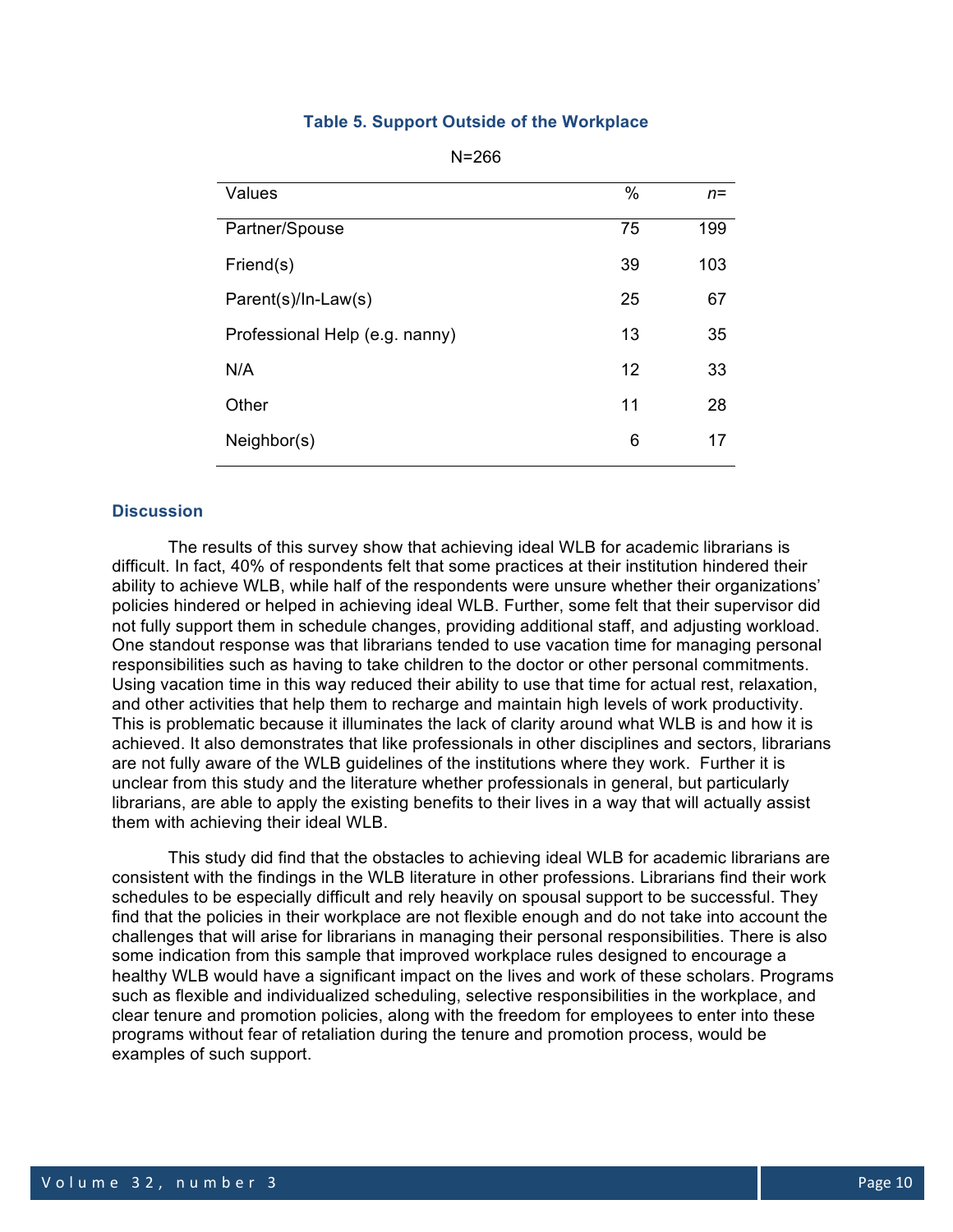#### **Conclusion**

Library leaders should start to view the librarians in their organizations as a unique population of university faculty or staff, and advocate for flexible benefits that are customizable to support personal and professional success. The implications from this study suggest that librarians are unsure of how to effectively apply the tools necessary to achieve their ideal WLB. The dearth of library-related literature on the topic suggests that library associations, administrations, and librarians should start from the ground up by having conversations regarding the policies that exist how they can take advantage of them to achieve ideal WLB. There should also be more discussion related to those organizational practices that help and hinder the ability of these librarians to maintain a suitable balance between professional and personal responsibilities.

Library leaders looking to attract and retain librarians, particularly as more Millennials enter the workforce, might consider a policy review with the following recommendations in mind:

- Revisit current policies that address WLB and identify ones that are no longer applicable or outdated, and revise. The large number of librarians reporting the need for greater work schedule flexibility suggests it is a key area for focused improvement. For example, libraries might gauge whether their employee schedules could mirror public school schedules.
- Address the gaps in policies that both support and hinder ideal WLB that are highlighted in this study. For example, some study participants stated that they did not understand their institution's maternity leave policy or that no policy existed.
- Advocacy. Because there is limited discussion in the academic literature pertaining to WLB for librarians a chief take away is the need for greater advocacy. Greater discussion around how librarians can advocate for greater support in achieving WLB in their environments and the profession is needed.

Ultimately, academic librarians provide a unique service to their institutions yet receive little consideration acknowledging the added burdens of providing a public service in addition to teaching and scholarly roles. To develop and maintain a rich scholarly environment, more needs to be done to acknowledge the stresses of academic life in the library on the personal lives of faculty. Advocating within the administration and within individual departments for more recognition and support of this will create better conditions for academic librarians to flourish.

**Tamara Townsend** (Tamara.Townsend@liu.edu) is Reference and Instruction Librarian, Long Island University-Brooklyn.

**Kimberley Bugg** (KimberleBugg@gmail.com) is Chief, Researcher and Reference, Library of Congress.

**Published:** May 2018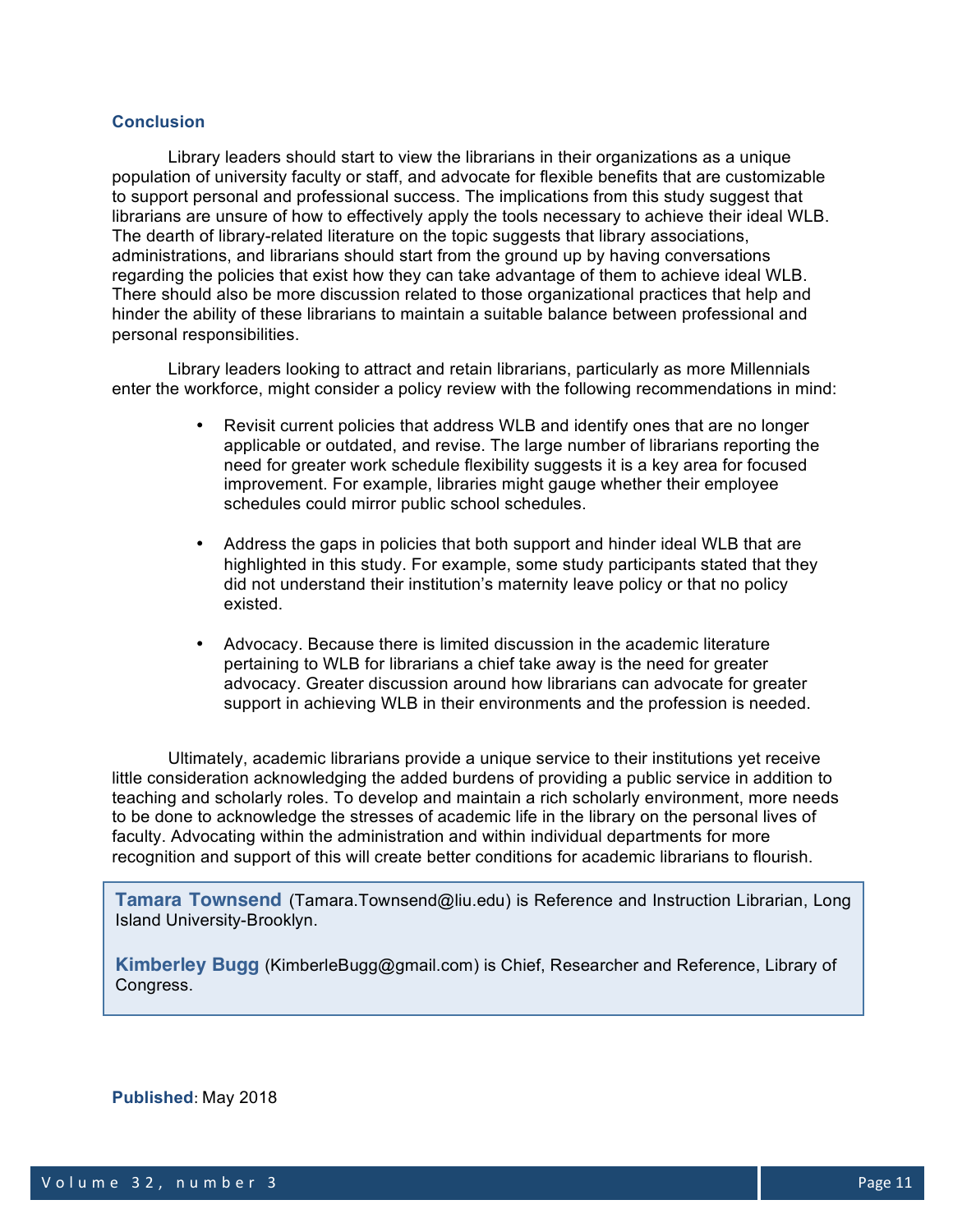#### **Bibliography**

- American Association of University Professors. "Stopping the Tenure Clock." Last updated January 2004. https://www.aaup.org/issues/balancing-family-academic-workstopping-tenureclock.
- Bourne, Kristina, Fiona Wilson, Scott W. Lester, and Jill Kickul. "Embracing the Whole Individual: Advantages of a Dual-centric Perspective of Work and Life." *Business Horizons*, 52 (2009): 387- 398. doi:10.1016/j.bushor.2009.04.001
- Butts, Marcus, Wendy J. Casper and Tae Seok Yang. "How Important are Work–family Support Policies? A Meta-analytic Investigation of Their Effects on Employee Outcomes." *Journal of Applied Psychology* 98, no.1 (2013): 1-25.
- Cardina, Christen and Donald Wicks. "The Changing Roles of Academic Reference Librarians Over a Ten-year Period." *Reference & User Services Quarterly* 44, no.2 (2004): 133-142.
- COACHE Survey of Faculty Job Satisfaction: 2012-2013 Thematic Area Report: Personal/Family Policies & Benefits." *University of California, Davis*, Last updated March 16 2017, http://academicaffairs.ucdavis.edu/tools/faculty\_satisfaction\_survey\_reports/.
- Dickey, Megan Rose. "Most Google Employees Can't Separate Work from Their Personal Life." *Business Insider*, 28 March 2014, http://www.businessinsider.com/google-employeeswork-life-balance-2014-3.
- Durkheim, Emile. "The Division of Labor." Trans W.D. Hall, (Great Britain: MacMillan, 1933).
- Flaspohler, Molly R. "Librarian Sabbatical Leaves: Do We Need to Get Out More?." *The Journal of Academic Librarianship* 35, no. 2 (2009): 152-161.
- Galbraith, Quinn, Leanna Fry, and Melissa Garrison. "The Impact of Faculty Status and Gender on Employee Well-being in Academic Libraries." *College & Research Libraries* (2015): 71-86.
- Garcia, Kelli K. "The Gender Bind: Men as Inauthentic Caregivers." *Duke Journal of Gender Law & Policy* 20, no. 1 (2012): 1-43.
- Glauber, Rebecca and Justin Robert Young. "On the Fringe: Family-Friendly Benefits and the Rural–Urban Gap Among Working Women." *Journal of Family and Economic Issues* 36, no. 1 (2015): 97-113.
- Harvard University Graduate School of Education Collaborative on Academic Careers in Higher Education, "Benchmark Best Practices," *Harvard Education,* 2007, https://coache.gse.harvard.edu/research/researchers-and-practitioners/benchmark-bestpractices.
- Jacobs, Jerry A. and Sarah E. Winslow. "Overworked Faculty: Job Stresses and Family Demands." *The Annals of the American Academy of Political and Social Science* 596, no. 1 (2004): 104-129.
- Manchester, Colleen Flaherty, Lisa M. Leslie, and Amit Kramer. "Is the Clock Still Ticking? An Evaluation of the Consequences of Stopping the Tenure Clock." *Industrial & Labor Relations Review* 66, no. 1 (2013): 3-31. http://www.jstor.org/stable/24369516.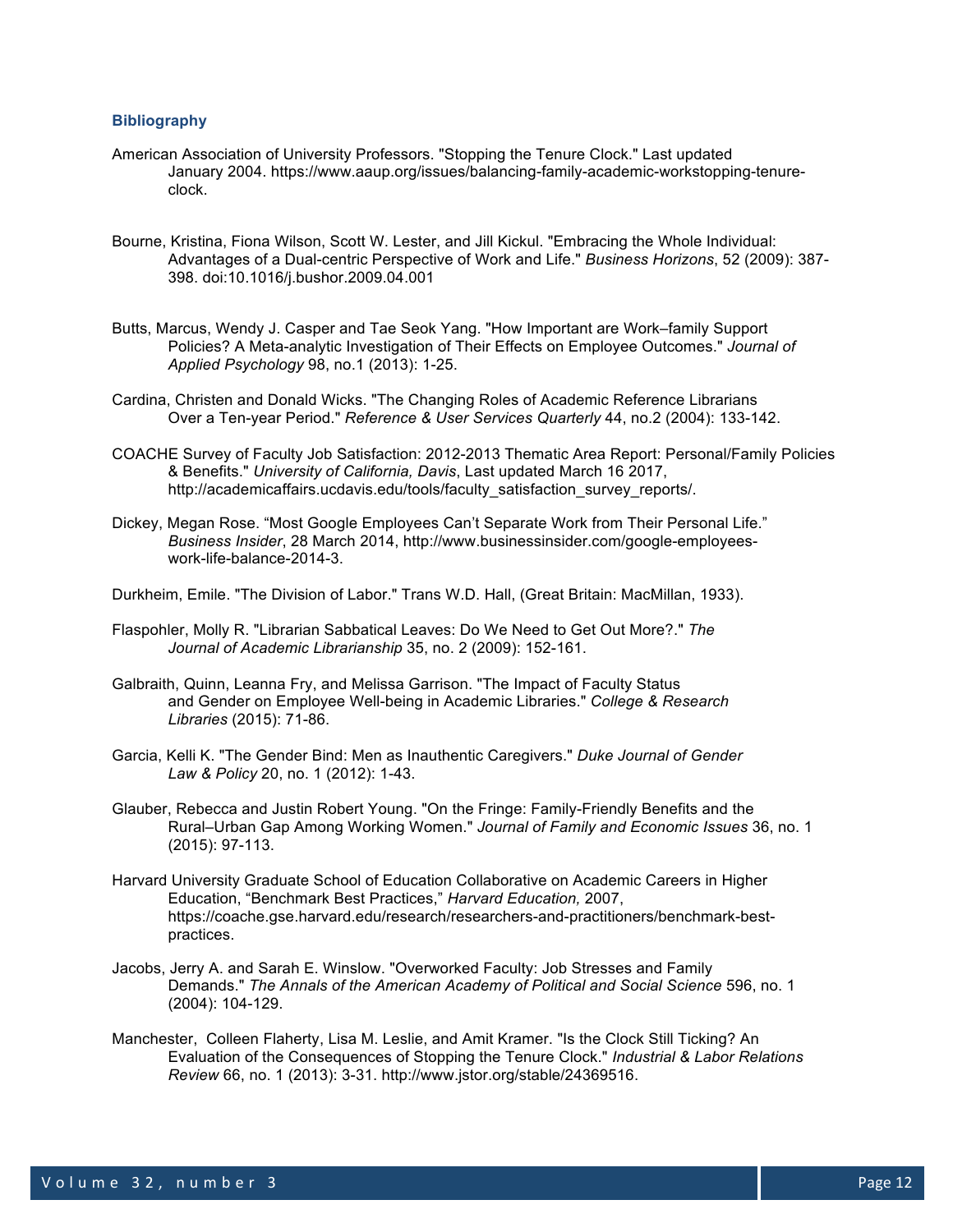- Marcus, Jon. "Helping Academics Have Families and Tenure Too: Universities Discover Their Self-interest." *Change: the Magazine of Higher Learning* 39, no. 2 (2007): 27-32.
- Maxwell, Jill. "Leveraging the Courts to Protect Women's Fundamental Rights at the Intersection of Family-Wage Work Structures and Women's Role as Wage Earner and Primary Caregiver." *Duke J. Gender L. & Pol'y* 20 (2012): 127-172.
- Michel, Robert Daniel Jijena and Carlos Eduardo Jijena Michel. "Work Schedule Flexibility, Work-Family Enrichment and Job Satisfaction." *Journal of Behavioural Sciences* 25, no. 1 (2015): 78-90.
- Miller, Michelle Ballard, Kerry McInerney Freeman, and Xuan-Thu Phan. "Family responsibility discrimination." *FDCC Quarterly* 59, no. 1 (2008): 19-29.
- Misra, Joya, Jennifer Hickes Lundquist, and Abby Templer. "Gender, Work Time, and Care Responsibilities Among Faculty." *Sociological Forum* 27, no. 2, (2012): 300-323, doi: 10.1111/j.1573-7861.2012.01319.x
- Netflix. "Starting Now at Netflix: Unlimited Maternity and Paternity Leave." 4 August 2015. https://media.netflix.com/en/company-blog/starting-now-at-netflix-unlimited-maternity-andpaternity-leave.
- Northeastern University. "Faculty Work Life Balance." http://www.northeastern.edu/facultyhandbook/work-life-balance/index.html
- Pearson, Chad J. "Achieving a Work–Life Balance." *The Reference Librarian* 56, no.1 (2015): 78-82, doi: 10.1080/02763877.2015.970492.
- Quinn, Brian. "Enhancing Academic Library Performance Through Positive Psychology." *Journal of Library Administration* 42, no. 1 (2005): 79-101. doi: 10.1300/J111v42n01\_05.
- Rowe-Finkbeiner, Kristin, Ruth Martin, Brett Abrams, Anna Zuccaro and Yasmina Dardari. "Why Paid Family and Medical Leave Matters for the Future of America's Families, Businesses and Economy." *Maternal and Child Health Journal* 20, no. 1 (2016): 8-12.
- Schimpf, Corey T. and Joyce B. Main. "The Distribution of Family-Friendly Benefits Policies across Higher Education Institutions: A Cluster Analysis," (Paper presented at the 2014 ASEE Annual Conference & Exposition, Indianapolis, Indiana, June 2014), 24.1200.1 - 24.1200.17, https://peer.asee.org/the-distribution-of-family-friendly-benefits-policies-across-higher-educationinstitutions-a-cluster-analysis.
- Shupe, Ellen I., Stephanie K. Wambaugh, and Reed J. Bramble. "Role-related Stress Experienced by Academic Librarians." *The Journal of Academic Librarianship* 41, no. 3 (2015): 264-269.
- Stockdell-Giesler, Ann and Rebecca Ingalls. "Faculty Mothers." *Academe* 93, no. 4 (2007): 38- 40.
- Truong, Alice. "When Google Increased Paid Maternity Leave, the Rate at Which New Mothers Quit Dropped 50%." *Quartz,* 28 January 2017, https://qz.com/604723/when-google-increased-paidmaternity-leave-the-rate-at-which-new-mothers-quit-dropped-50/.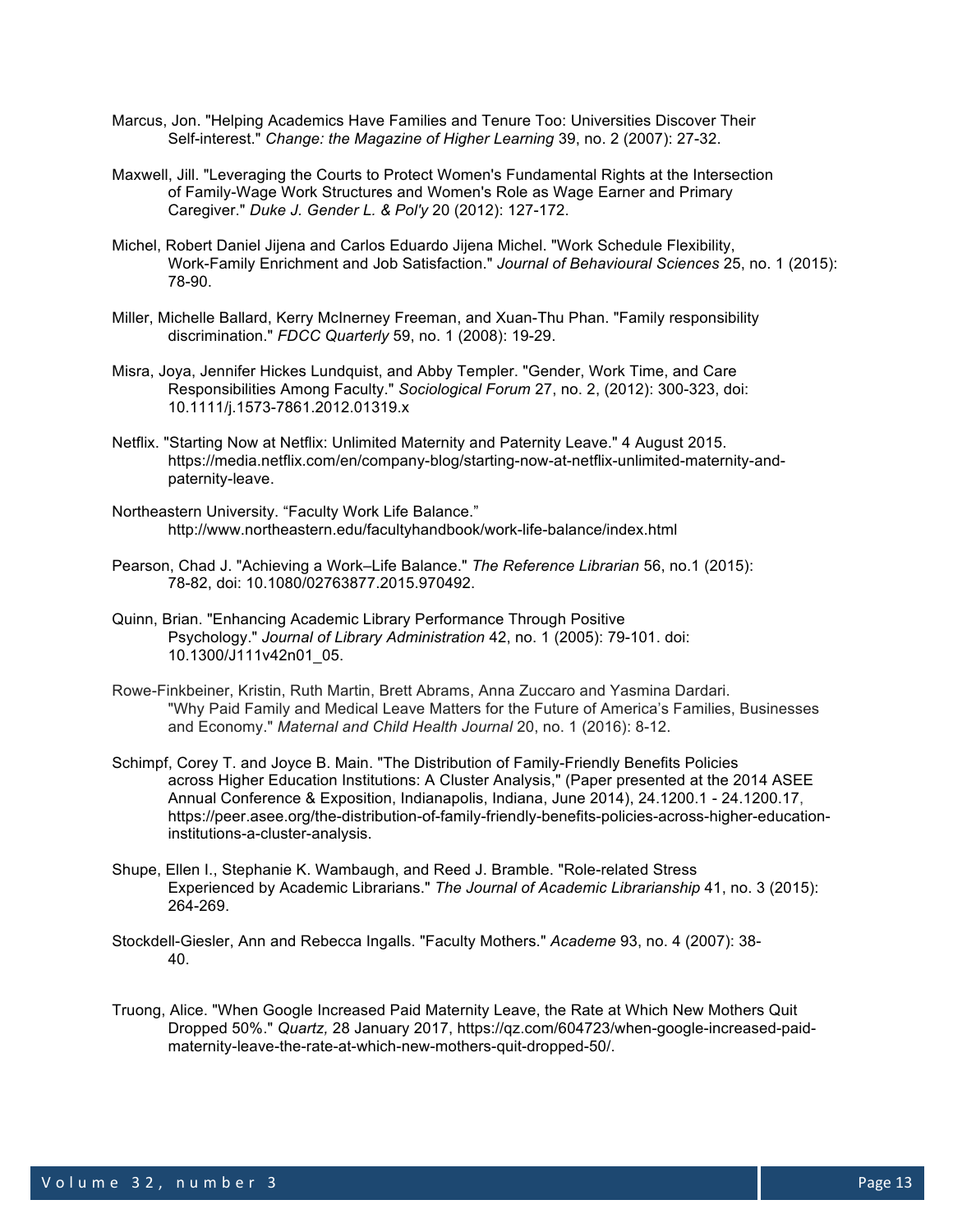- United States Department of Labor. *Family and Medical Leave Act of 1993*. 29 U.S.C. 2601, https://www.dol.gov/whd/regs/statutes/fmla.htm.
- University of California at Berkeley. "Work-Life Balance." https://hr.berkeley.edu/employees/work-life-balance.
- Vermeulen, Freek. "The Case for Work/Life Programs." Harvard Business Review, 13 April 2009, https://hbr.org/2009/04/the-case-for-worklife-programs.html.
- Wadsworth, Lori L. and Rex L. Facer. "Work–Family Balance and Alternative Work Schedules: Exploring the Impact of 4-Day Workweeks on State Employees." *Public Personnel Management* 45, no. 4 (2016): 382-404. doi: 10.1177/0091026016678856.
- Webber, Kate. "Families Are More Popular than Feminism: Exploring the Greater Judicial Success of Family and Medical Leave Acts." *Colum. J. Gender & L.* 32 (2016): 145-181.
- Wolf-Wendel, Lisa and Kelly Ward. "Academic Mothers: Exploring Disciplinary Perspectives." *Innovative Higher Education* 40, no. 1 (2015): 19-35. doi: 10.1007/s10755-014- 9293-4.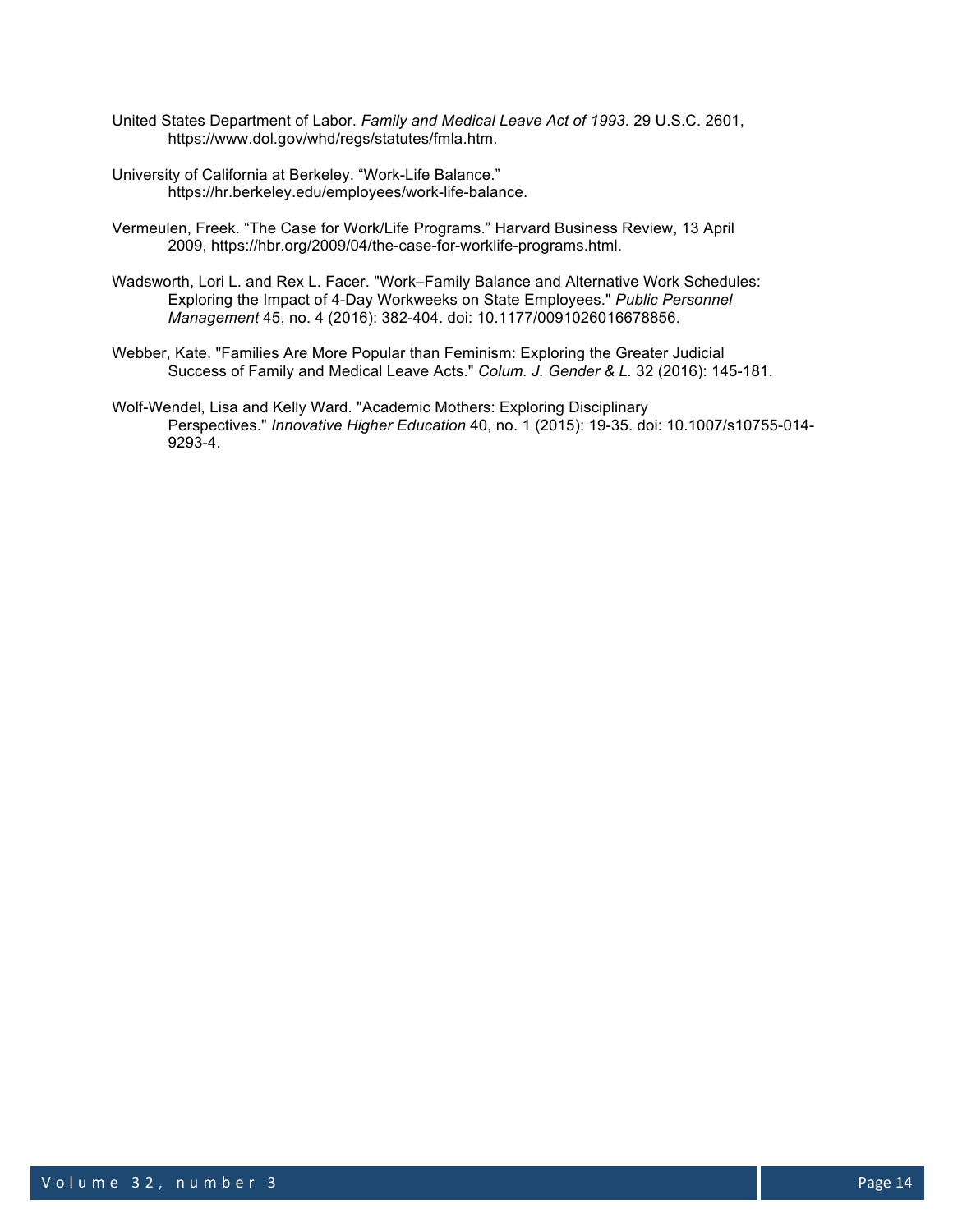## **Appendix: Survey Instrument**

## **Books, Babies, Boomers in the Big City: Issues of Work-life Balance for Urban Librarians**

### **Welcome to My Survey**

You are being asked to volunteer in a research study called Books, Babies, & Boomers in the Big City: Issues of Work-Life Balance for Urban Librarians, conducted by Tamara Townsend, Assistant Professor, Library, Long Island University, and Kimberley Bugg, Assistant Professor, Library, City University of New York College of Technology. The purpose of the research is to explore how academic librarians 1) manage work-life balance and 2) execute workplace flexibility through benefits and policies in the context of an urban setting which likely adds additional challenges such as increased cost of living and longer commute times. For inclusion in this survey you self-identify as a librarian currently working for a college or university in a large urban city.

For the purposes of this study a librarian is someone with a Master's of Library Science degree from an accredited institution.

For the purposes of this study urban is defined as a setting with a population density of 500,000 or more people.

## **Consent**

You will be asked to participate in an anonymous online survey that should take 10 minutes to complete. In order to protect your identity and respect your privacy the survey does not ask for your name, and every reasonable effort has been made to keep your responses confidential. We will not be able to identify you by your responses. Results will be reported only in the aggregate.

We anticipate that your participation in this study presents no greater risk than experienced during everyday use on the internet. If you are using a public computer or one that is accessible by other people, then clearing your cache may also help protect your privacy. While there is no direct benefit to you for participation in the study, it is reasonable to expect that the results may provide information of value for the field of librarianship. Data collected will be kept on file for further study.

If you have any questions or would like to speak with the principal investigator conducting this study, you may contact either Professor Tamara Townsend at 718.780.6015, or email at tamara.townsend@liu.edu or Professor Kimberley Bugg at 718.260.5131, or email at kbugg@citytech.cuny.edu. If you have questions concerning your rights as a subject, you may contact University Institutional Review Board Administrator, Ms. Patricia Harvey at 516.299.3591 or Eric Rodriquez at 718-260-4978.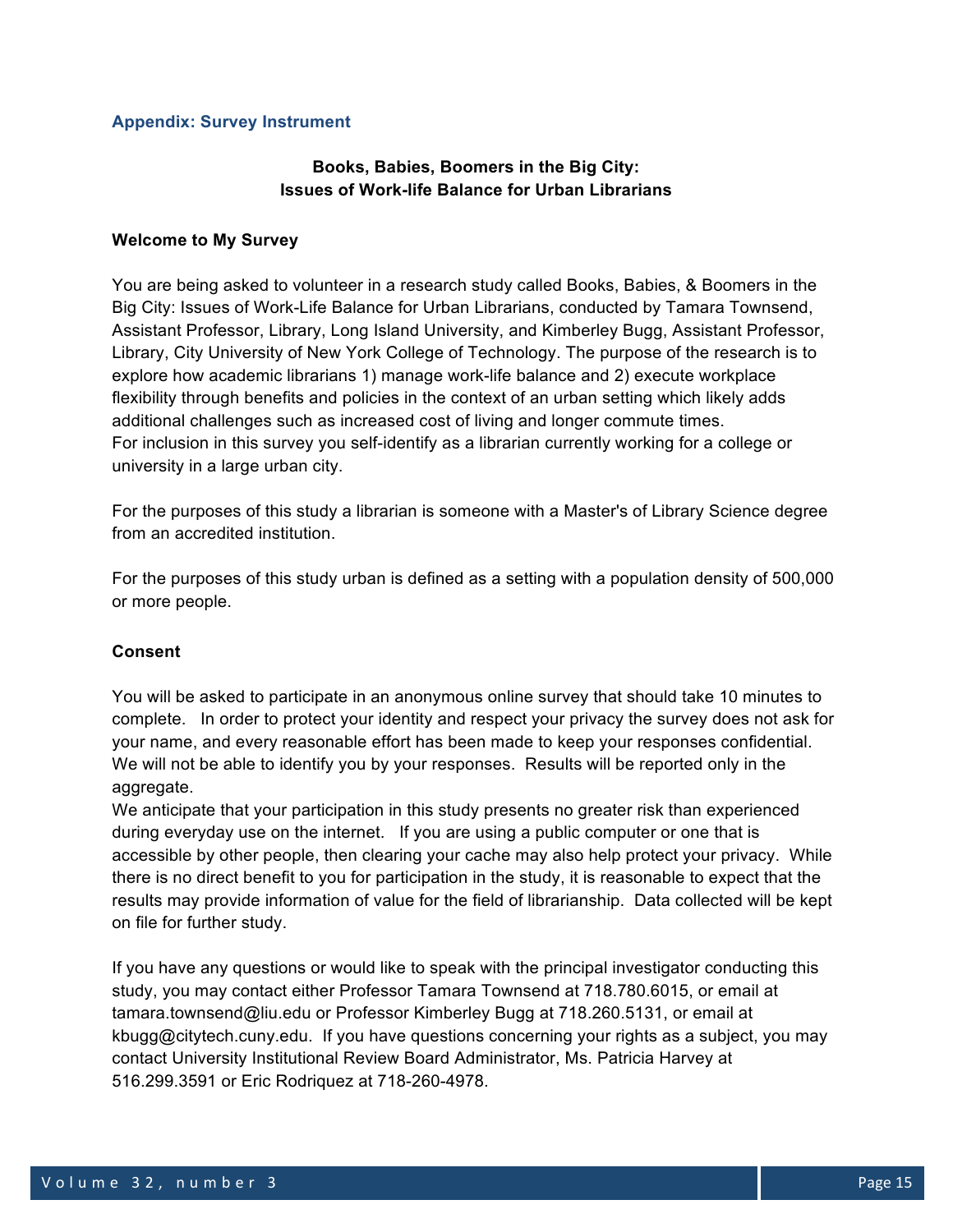Your participation in this research is voluntary. Refusal to participate, or choosing to discontinue participation at any time will involve no penalty or loss of benefits to which you are otherwise entitled.

By advancing to the next screen, it indicates you have fully read the above text, have had the opportunity to ask questions about the purposes and procedures of this study, and your willingness to participate.

\*\*PLEASE PRINT A COPY OF THIS CONSENT FORM FOR YOUR RECORDS\*\*

1. Do you consent to participate in this survey? Agree

Disagree

## **Demographics**

2. To which gender group do you most identify?

Female

Male

Transgender Female

Transgender Male

Gender Variant/Non-Conforming

Prefer not to say

Not Listed:

3. Which of the following best describes your current relationship status?

Married

Widowed

Divorced

Separated

In a domestic partnership or civil union

Single, but cohabiting with a significant other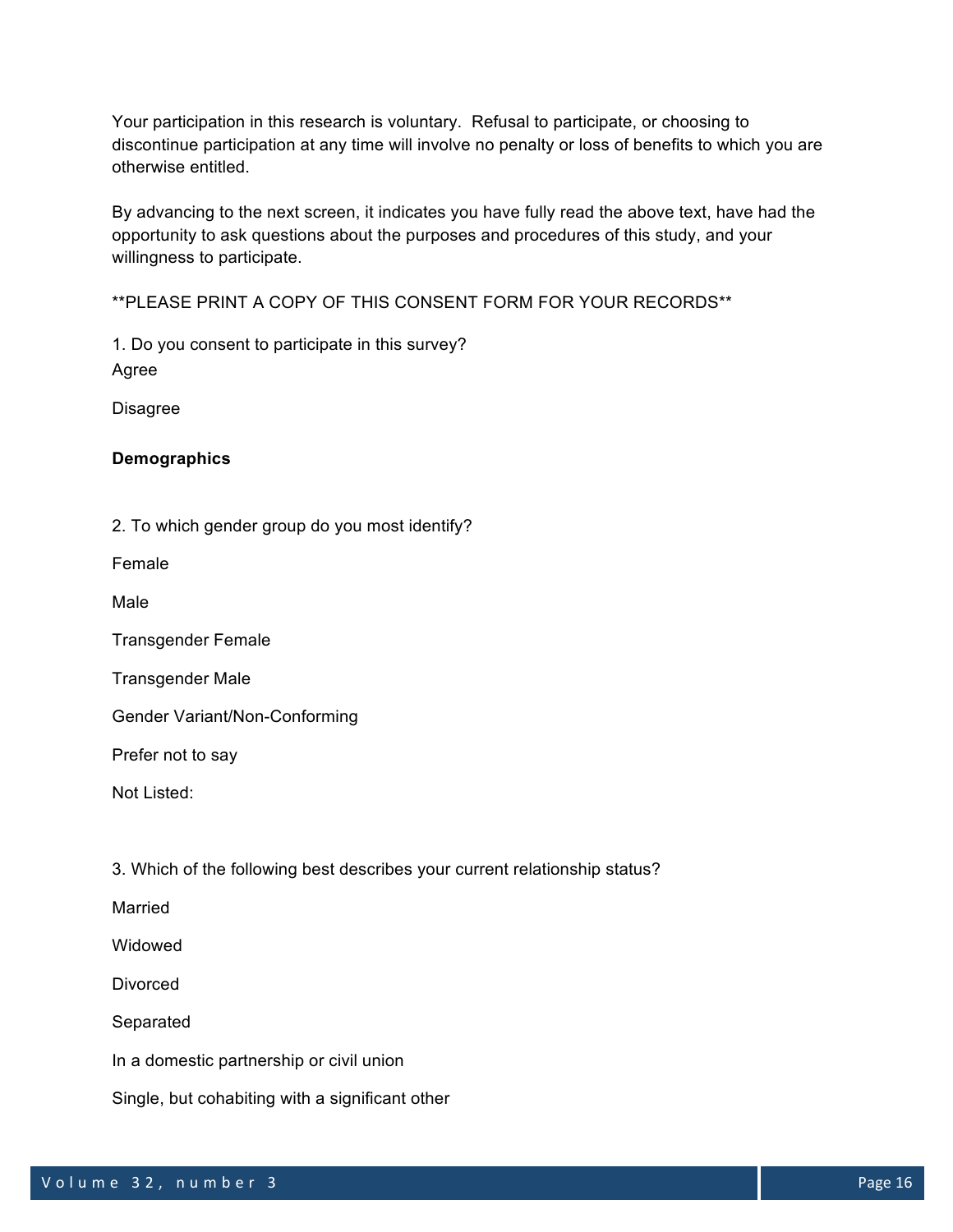Single, never married

Prefer not to say

Not Listed:

4. To which group do you most identify? **White** Black or African-American American Indian or Alaskan Native Asian Native Hawaiian or other Pacific Islander Hispanic Multiple Other (please specify):

5. What is your age?

24 or younger

25-34

35-44

45-54

55-64

65 or older

6. What is your annual salary?

Less than \$34,999

\$35,000 - \$49,999

\$50,000 - \$74,999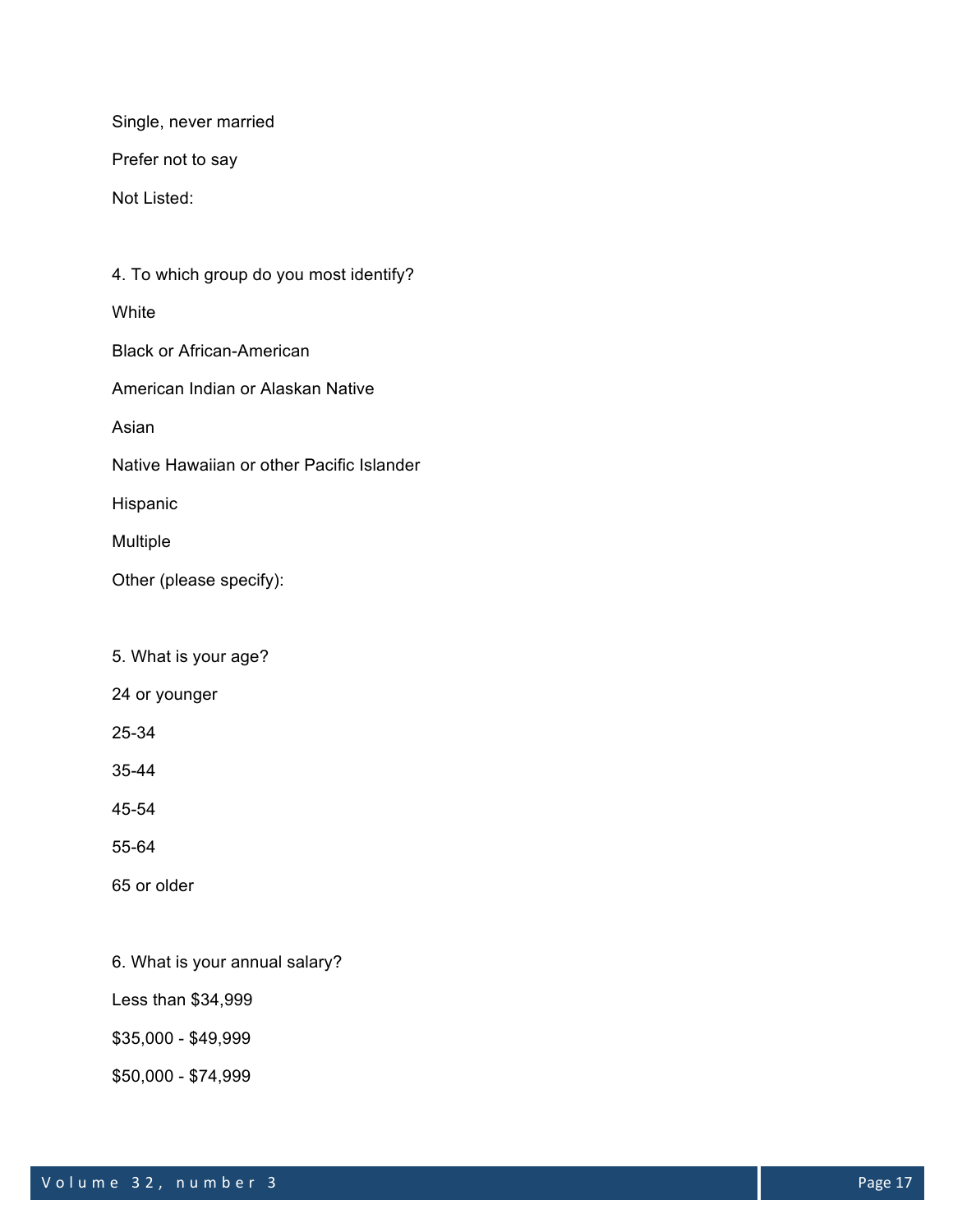\$75,000 - \$99,999

\$100,000 - \$124,999

\$125,000 - \$149,999

\$150,000 or more

7. Do you rent or own the place where you live?

Own

Rent

Neither (please specify)

## **Work-life Balance**

Work-life Balance is defined as a suitable balance between the responsibilities of work, and time devoted to personal or leisure activities

8. Did the promise of an ideal work-life balance factor into your decision to take your current position?

Yes

No

9. Please rate the following on a scale of 1-5 (with 5 being strongly agree)

I am satisfied with my work-life balance

Living in an urban city impacts my ability to achieve a suitable work-life balance

There are challenges keeping me from achieving an ideal work life balance

These challenges have impacted my professional responsibilities

There are policies at my institution that hinder my ability to achieve work-life balance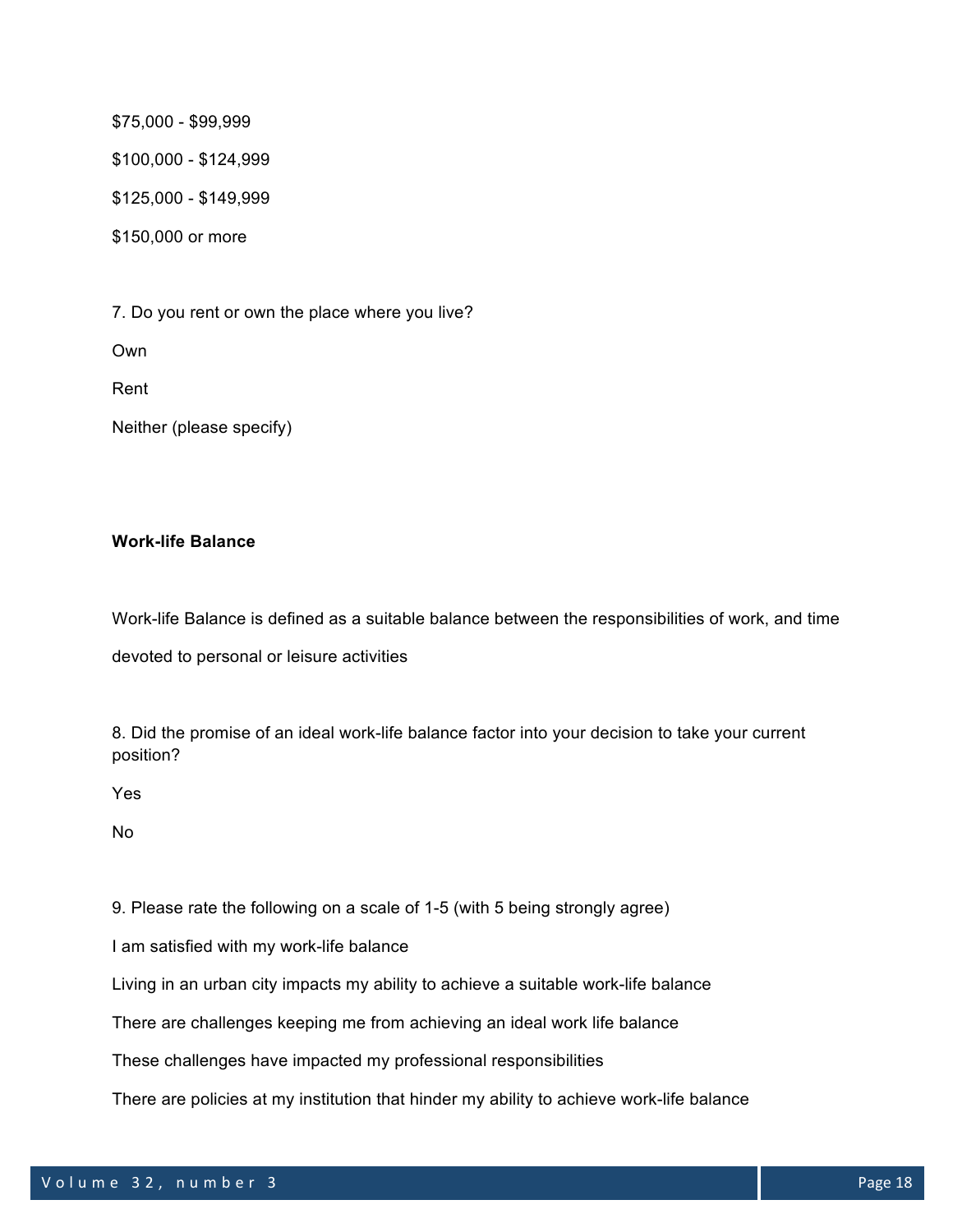The challenges that I experience in my work have caused me personal stress

10. What barriers keep you from achieving your ideal work-life balance (select all that apply)?

Institutional or departmental culture

Lack of institutional support

Management

**Workload** 

Time management

Personal habits and lifestyle

Concerns about career success and recognition

Lack of schedule flexibility (at work)

Other (please specify):

11. What strategies or work policies do you use to overcome barriers to achieving your ideal work-life balance (select all that apply)?

**Sabbatical** 

Research leave

Educational assistance (such as discounted degree)

Flexible work scheduling or telecommuting

Financial assistance or advice (e.g. pre-tax savings, counseling or loans)

FMLA leave

Maternity/Paternity Leave

Childcare assistance (e.g. on campus daycare)

Requesting additional staff

Decreasing workload

Vacation

Visiting health practitioner (e.g. home health aide)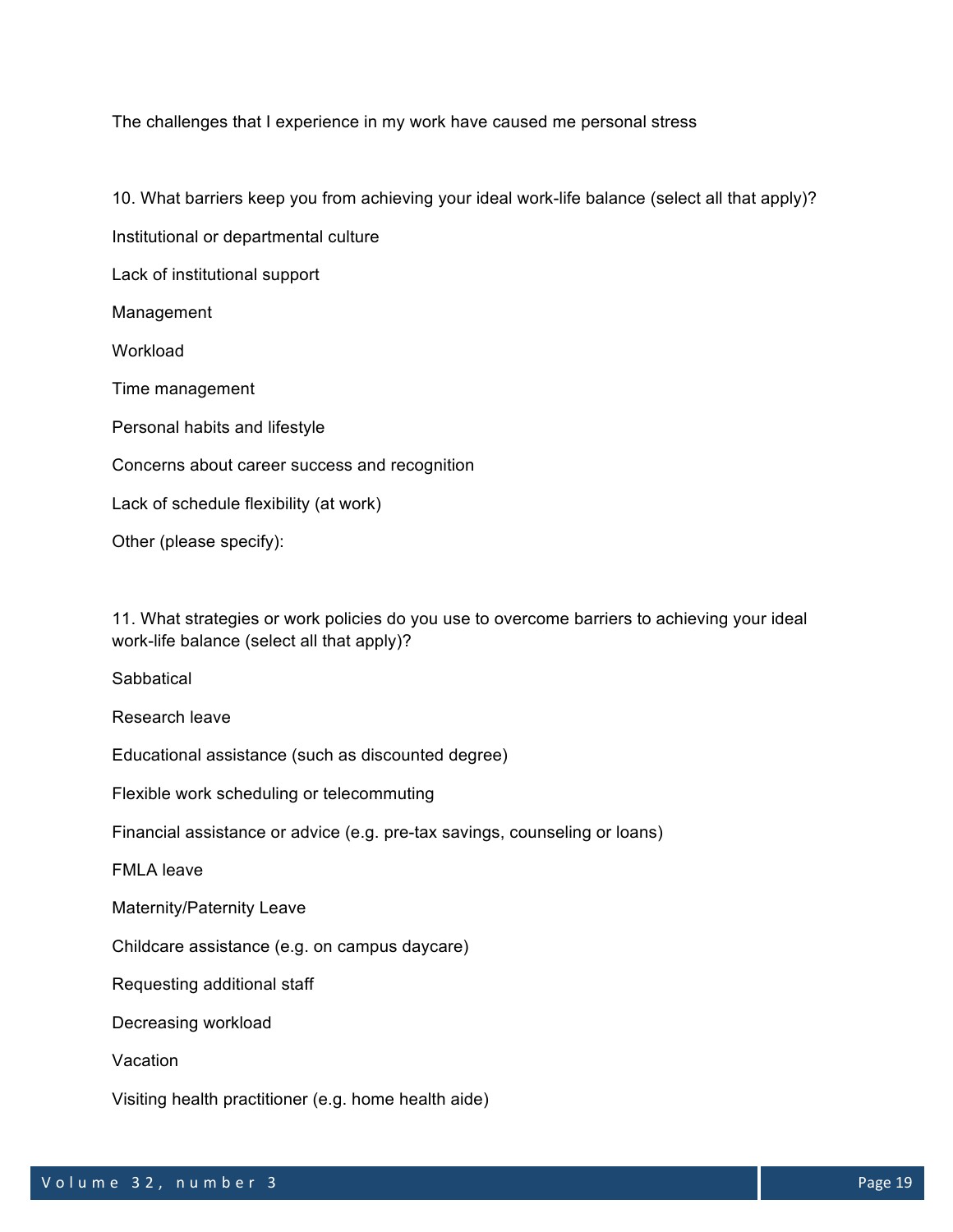Senior care centers

Flexible Spending

Other (please specify):

12. Have you considered leaving your position to achieve greater work-life balance?

Yes

No

13. Have you considered leaving the profession to achieve greater work life balance?

Yes

No

## **Personal Responsibilities**

Primary caregiver is defined as someone who provides financial, emotional, physical and mental

support to a child, spouse or partner, sibling, parent or grandparent, and non-relatives.

Personal Responsibilities

14. Are you the primary caregiver for an aging adult (over age 65)?

Yes

No

15. Are you the primary caregiver for a person with a physical, mental, or emotional condition?

Yes

No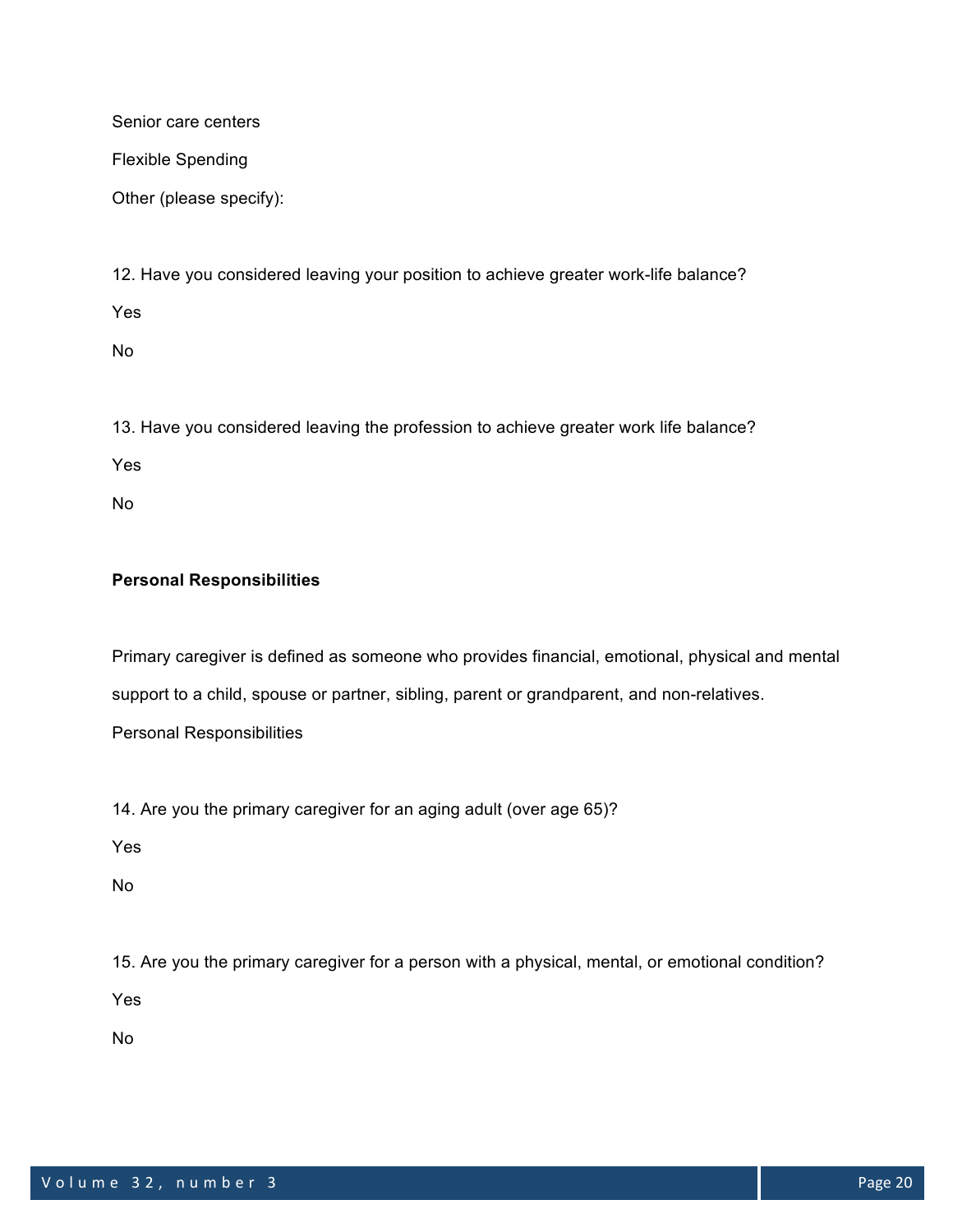16. Are you the primary caregiver for children under the age of 17? If so, How many children, by age?

Less than 1 year old

1 - 5 years old

6 - 12 years old

13 - 17 years old

| 17. Do you have any pets? If so, How many? |  |  |  |  |  |  |  |  |  |
|--------------------------------------------|--|--|--|--|--|--|--|--|--|
|--------------------------------------------|--|--|--|--|--|--|--|--|--|

1

2-3

4-5

5 more

None

18. Do you belong to a civic, social, or other type of organization outside of work (e.g. Community groups, PTA)?

Yes

No

19. How many civic, social, or other types of organizations do you participate in outside of work?

One

2-3

4 -5

More than 5

None

20. How many hours per week do you devote to these responsibilities?

Less than 1 hour per week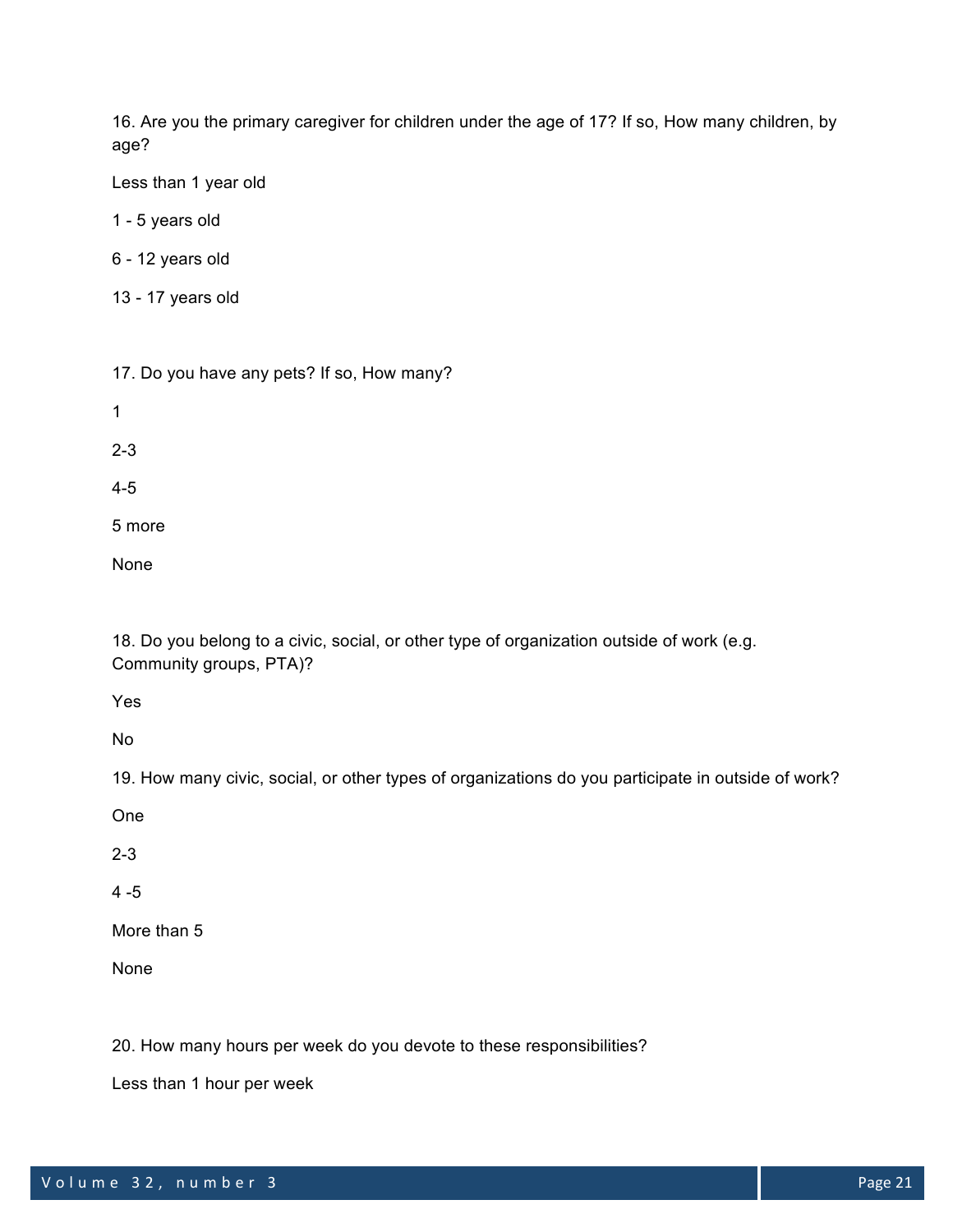1-5 hours per week

5 or more hours per week

N/A

21. Who do you rely on for support to help you meet your personal responsibilities (select all that apply)?

Partner/Spouse

Parent(s)/In-Law(s)

Neighbor(s)

Friend(s)

Professional Help (e.g. nanny)

N/A

Other (please specify):

22. In what ways do the individuals you mentioned above assist with your work-life balance (e.g.

childcare)?

23. Would you consider yourself successful at meeting your personal responsibilities?

Yes

No

24. Do you believe that your financial compensation from work sufficiently supports your personal responsibilities?

Yes

No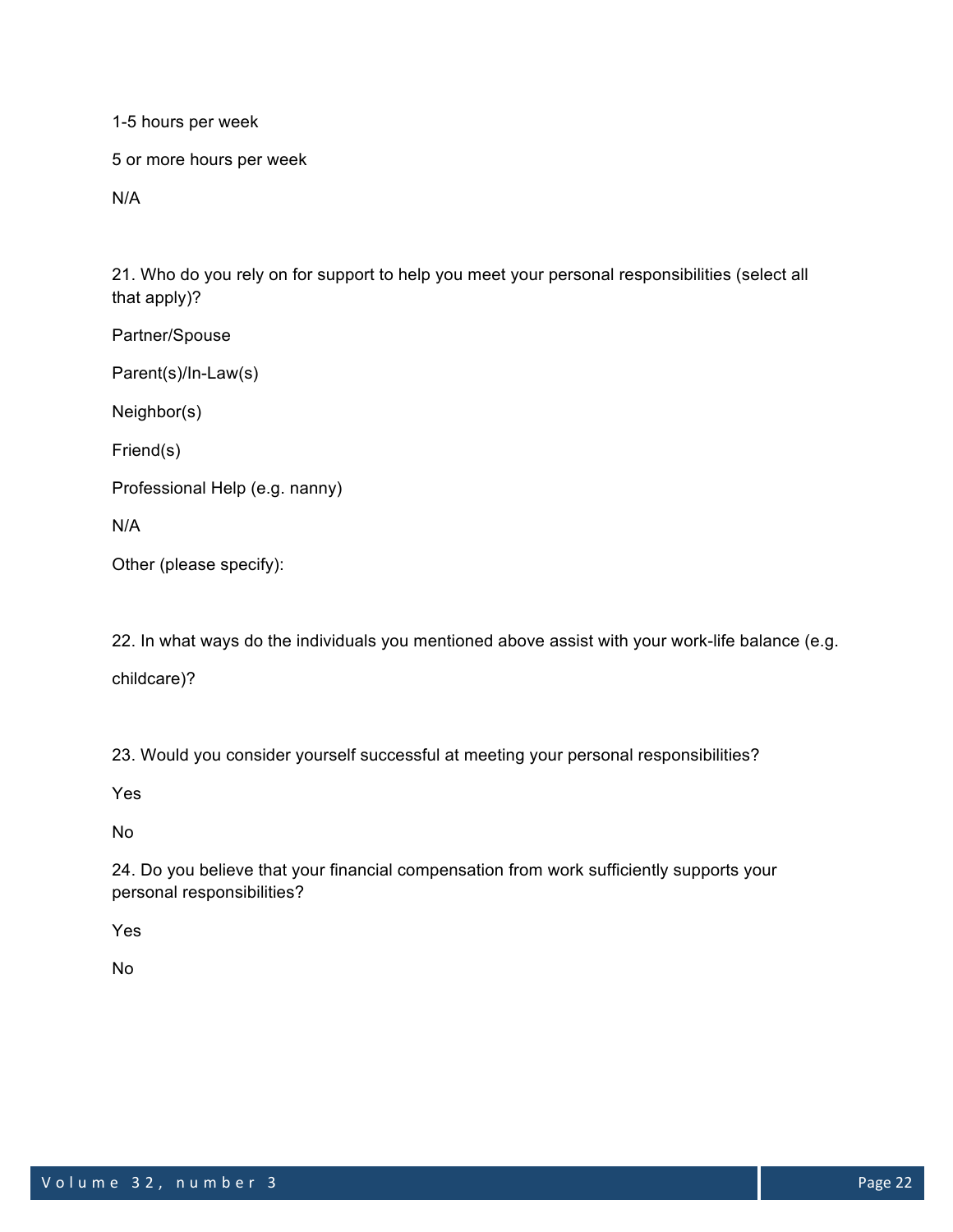## **Urban Living**

For the purposes of this survey we define "urban" as a setting with a population density of 500,000 or more people.

25. How long is your daily commute (each way)?

Less than 30 minutes

30 minutes – 1 hour

 $1 - 2$  hours

More than 2 hours

26. Do you commute into the city where you work?

Yes

No

27. What is your primary method of transportation?

Walk

Public transportation

Ride share

Private transportation (e.g. own car)

Other (please specify):

28. Please rate the following on a scale of 1-5 (with 5 being strongly agree)

Location factored into your decision to take your current position

Your urban location has a positive impact on your ability to complete your professional

responsibilities

Your urban location has a positive impact on your ability to complete your personal responsibilities?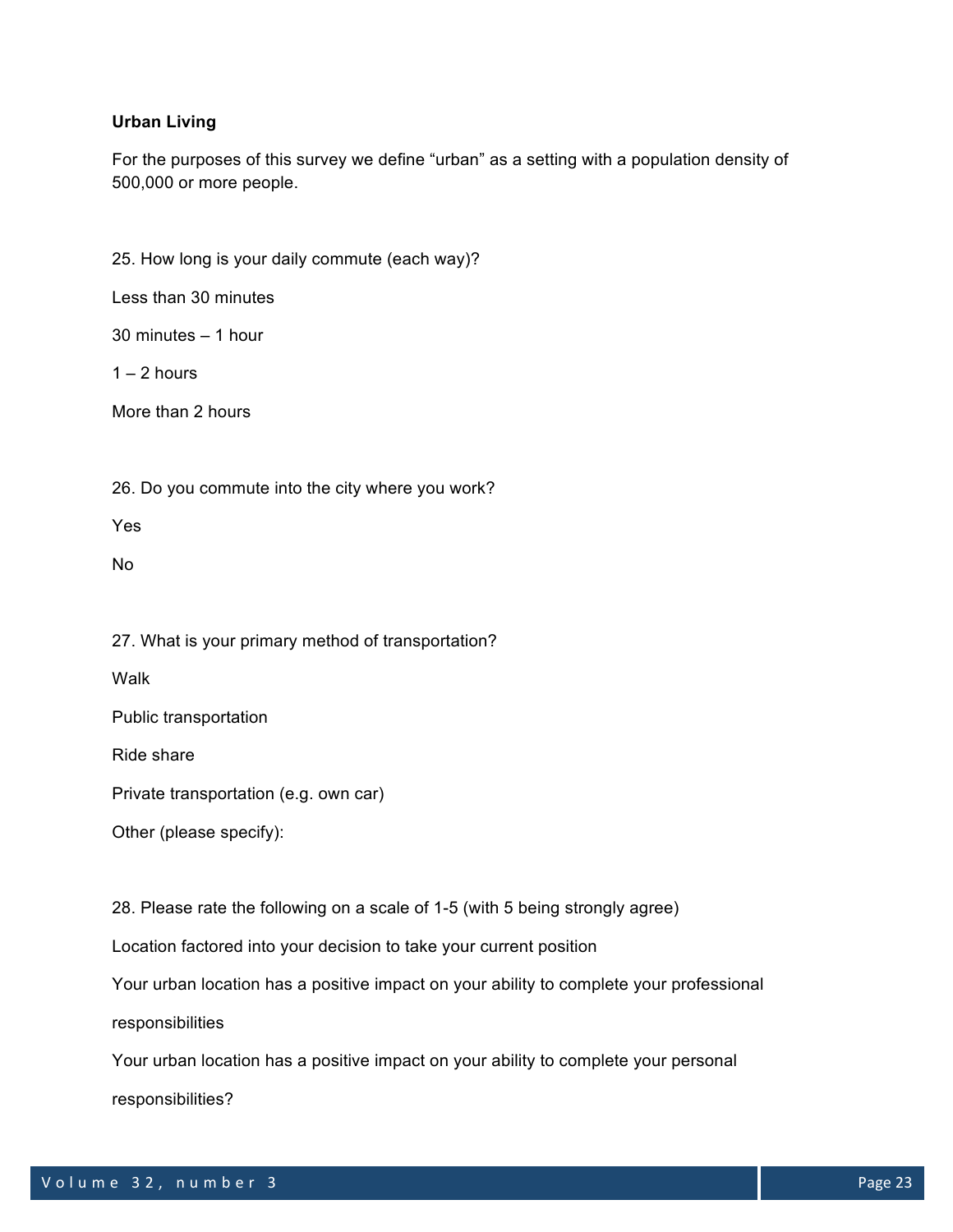A lack of work-life balance would cause you to leave your urban environment

Living in a non-urban environment would make it easier for you to achieve a suitable work-life balance

Housing and daily living costs in my city are excessive

Housing and daily living costs in my city negatively impact my work-life balance

29. What are the work-life balance advantages for living in a large urban city (list all)?

30. What are the work-life balance disadvantages for living in a large urban city (list all)?

## **Professional Responsibilities**

Professional Responsibilities are those required to meet the obligations of your employment at an

academic library. Tenure and tenure track positions are those that require or encourage scholarly

publication, presentations, and other literature or professional service.

## 31. To which library department are you assigned?

Administration

Technical Services

Public Services

IT

Other (please specify):

32. Are you tenured or the equivalent?

Yes

No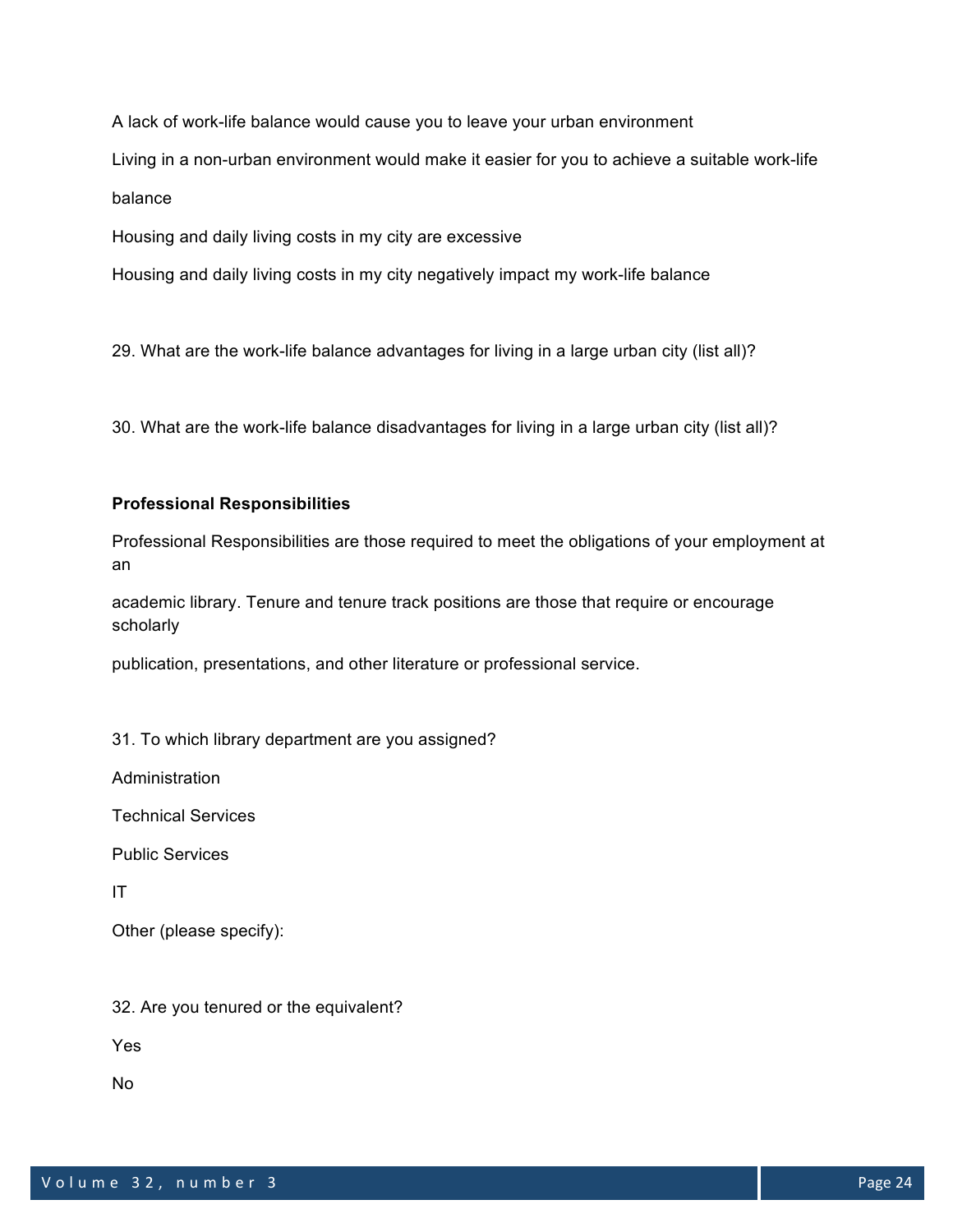33. Are you on the tenure track or its equivalent?

Yes

No

34. How many years have you worked as a librarian, post MLS?

Less than 1 year

1-5 years

5 -10 years

More than 10 years

35. How many years have you worked in your current position?

Less than 1 year

1-5 years

5 -10 years

More than 10 years

36. What factors impacted your decision to take this position (select all that apply)?

Location

**Hours** 

Salary

**Responsibilities** 

**Colleagues** 

Institutional Reputation

Other (please specify):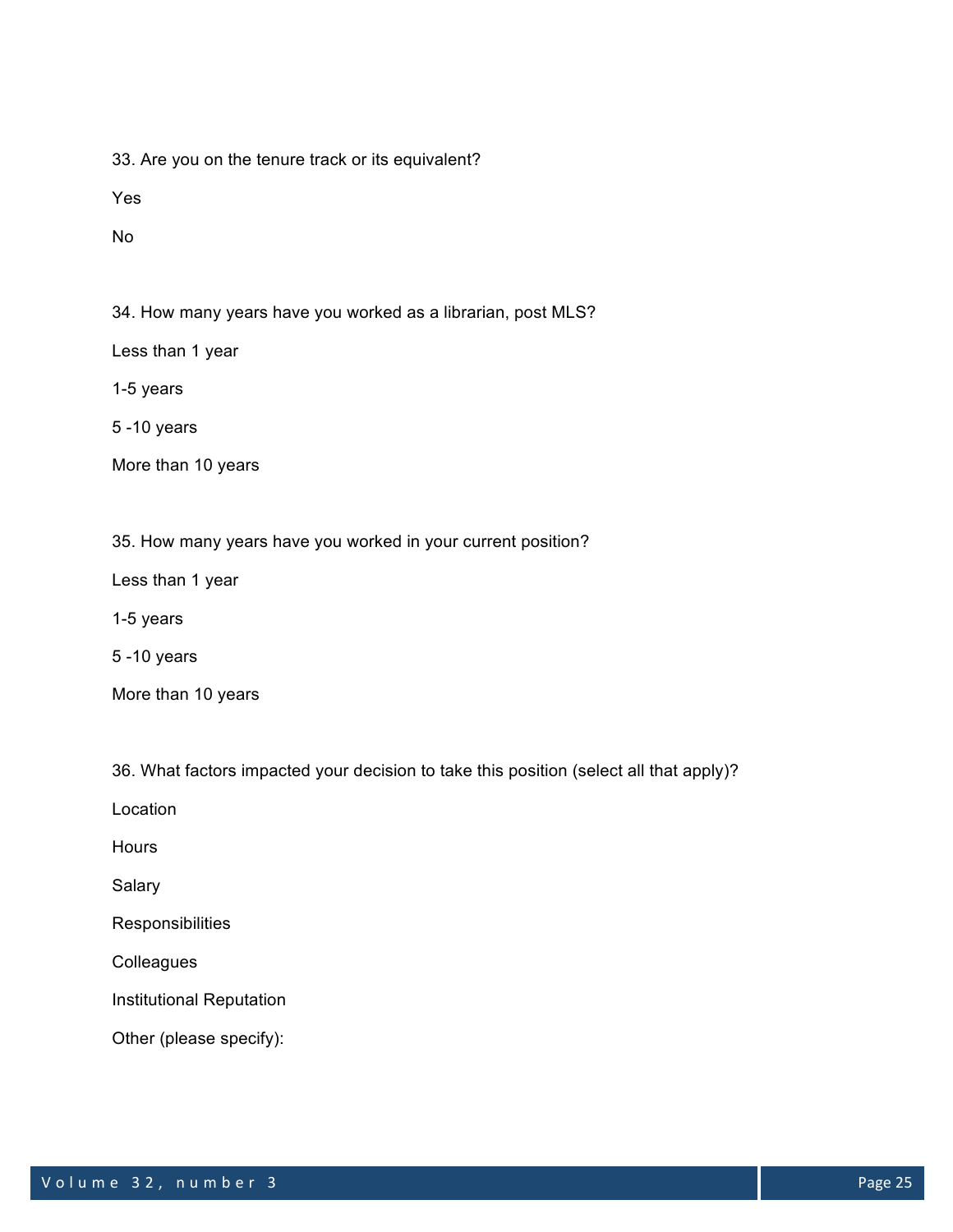37. How many professional organizations do you participate in (e.g. ACRL)?

1

2-3

4-5

More than 5

38. How many hours per week do you devote to these responsibilities?

Less than 1 hour per week

1-5 hours per week

5 or more hours per week

39. Do you consider yourself successful at meeting your career-related responsibilities?

Yes

No

40. Do you feel that you are adequately compensated for your work?

Yes

No

## **Stress & Burnout**

41. A lack of work-life balance can lead to job-related burnout that can affect your mental and physical health. Have you experienced job-related burnout while in your current position?

Yes

No

42. Do you engage in any activities to assist with the management of stress due to a lack of work-life balance?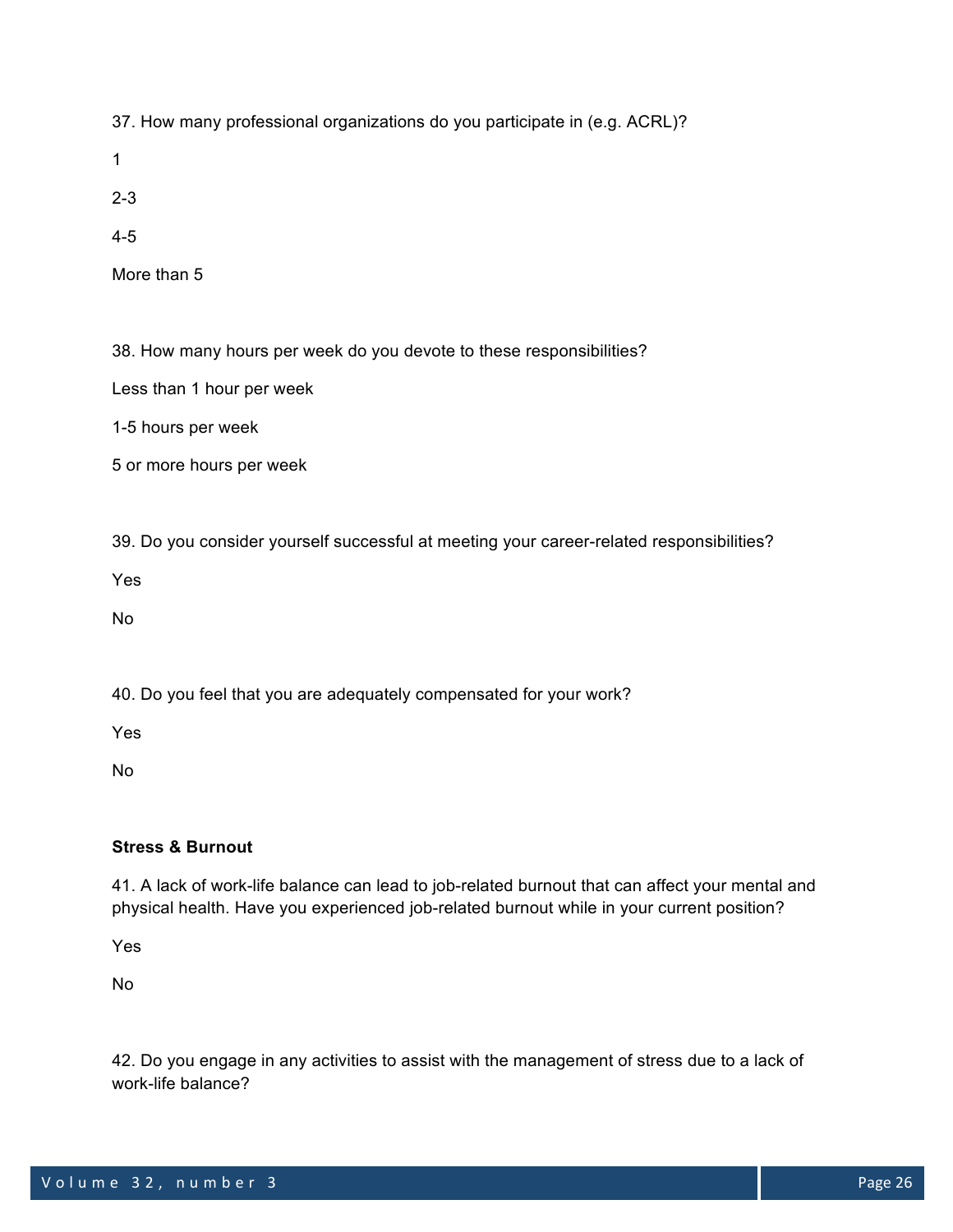Yes

No

43. If so, what type of activities do you engage in to manage your stress (select all that apply)? Exercise/Physical activity Smile/ Laugh Pray/Meditate Social Support/Visiting friends Take a break Vacation Disconnect from electronic devices Hobbies Other (please specify): 44. How many hours per week do you engage in stress reduction activities Less than one hour per week 1-5 hours per week 5 or more hours per week

45. Are there any barriers that prevent you from seeking help with stress management (list all)?

46. Is there anything else you'd like to share about this topic?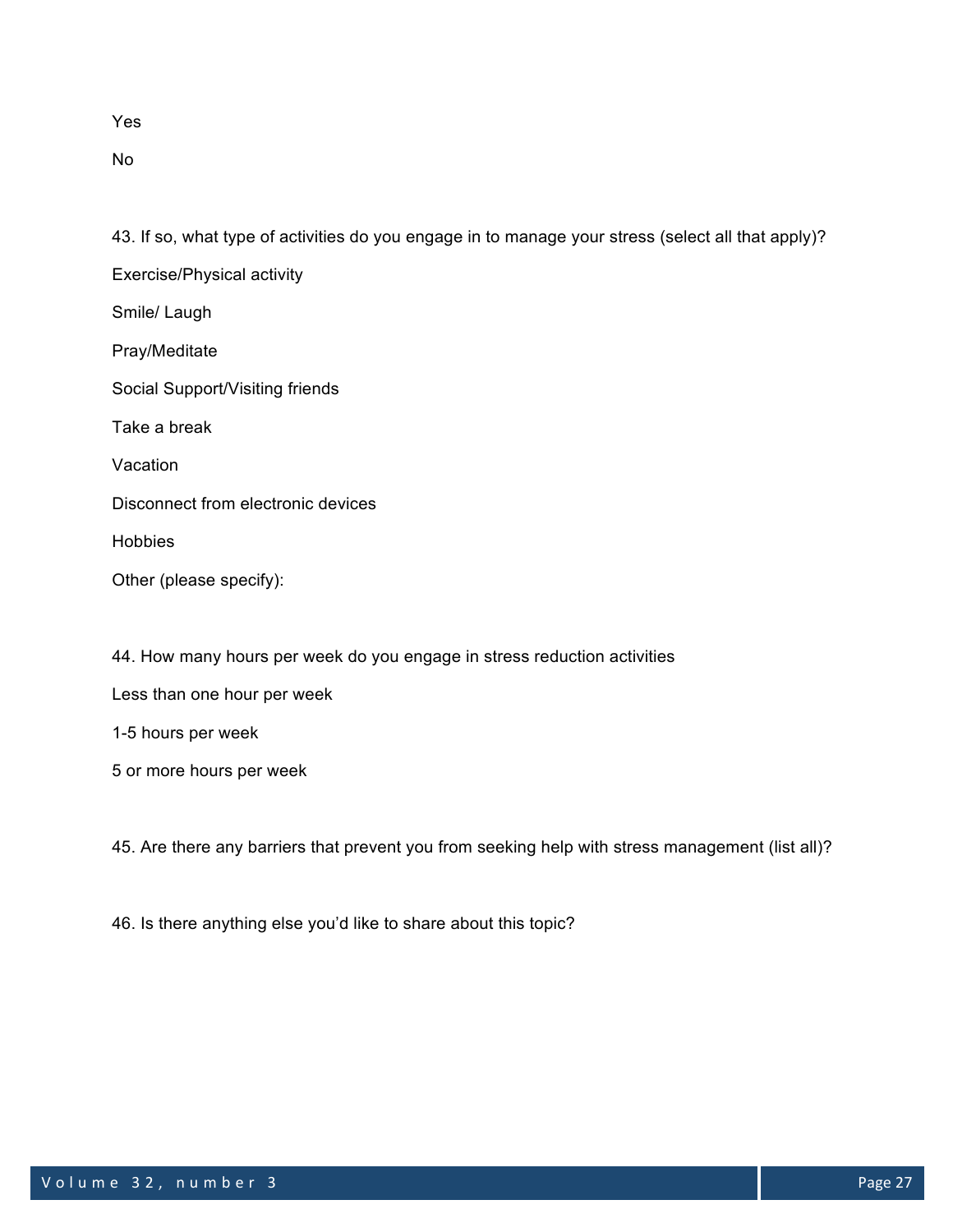#### **Notes**

 

 $1$  Emile Durkheim. "The Division of Labor." Trans W.D. Hall, (Great Britain: MacMillan, 1933).

 $2$  Kristina Bourne, Fiona Wilson, Scott W. Lester, and Jill Kickul. "Embracing

the Whole Individual: Advantages of a Dual-centric Perspective of Work and Life." *Business Horizons*, 52 (2009): 387-398. doi:10.1016/j.bushor.2009.04.001

<sup>3</sup> Kristin Rowe-Finkbeiner, Ruth Martin, Brett Abrams, Anna Zuccaro, and Yasmina Dardari. "Why Paid Family and Medical Leave Matters for the Future of America's Families, Businesses and Economy." *Maternal and Child Health Journal* 20, no. 1 (2016): 8-12.

<sup>4</sup> Megan Rose Dickey. "Most Google Employees Can't Separate Work from Their Personal Life." *Business Insider*, 28 March 2014, http://www.businessinsider.com/google-employees-work-life-balance-2014-3.

<sup>5</sup> Alice Truong. "When Google Increased Paid Maternity Leave, the Rate at Which New Mothers Quit Dropped 50%." *Quartz,* 28 January 2017, https://qz.com/604723/when-google-increased-paidmaternity-leave-the-rate-at-which-new-mothers-quit-dropped-50/.

 $6$  Jon Marcus. "Helping Academics Have Families and Tenure Too: Universities Discover Their Self-interest." *Change: the Magazine of Higher Learning* 39, no. 2 (2007): 27-32.

 $7$  Marcus Butts, Wendy J. Casper, and Tae Seok Yang. "How Important are Work–family Support Policies? A Meta-analytic Investigation of Their Effects on Employee Outcomes." *Journal of Applied Psychology* 98, no.1 (2013): 1-25.

<sup>8</sup> Christen Cardina, and Donald Wicks. "The Changing Roles of Academic Reference Librarians Over a Ten-year Period." *Reference & User Services Quarterly* 44, no.2 (2004): 133-142.

<sup>9</sup> Freek Vermeulen. "The Case for Work/Life Programs." Harvard Business Review, 13 April 2009, https://hbr.org/2009/04/the-case-for-worklife-programs.html.

<sup>10</sup> United States Department of Labor. *Family and Medical Leave Act of 1993*. 29 U.S.C. 2601, https://www.dol.gov/whd/regs/statutes/fmla.htm.

<sup>11</sup> Kelli K. García. "The Gender Bind: Men as Inauthentic Caregivers." *Duke Journal of Gender Law & Policy* 20, no. 1 (2012): 1-43; Jill Maxwell. "Leveraging the Courts to Protect Women's Fundamental Rights at the Intersection of Family-Wage Work Structures and Women's Role as Wage Earner and Primary Caregiver." *Duke J. Gender L. & Pol'y* 20 (2012): 127-172; Michelle Ballard Miller, Kerry McInerney Freeman, and Xuan-Thu Phan. "Family responsibility discrimination." *FDCC Quarterly* 59, no. 1 (2008): 19-29.

 $12$  Kate Webber. "Families Are More Popular than Feminism: Exploring the Greater Judicial Success of Family and Medical Leave Acts." *Colum. J. Gender & L.* 32 (2016): 145-181.

 $13$  Corey T. Schimpf and Joyce B. Main. "The Distribution of Family-Friendly Benefits Policies across Higher Education Institutions: A Cluster Analysis," (Paper presented at the 2014 ASEE Annual Conference & Exposition, Indianapolis, Indiana, June 2014), 24.1200.1 - 24.1200.17,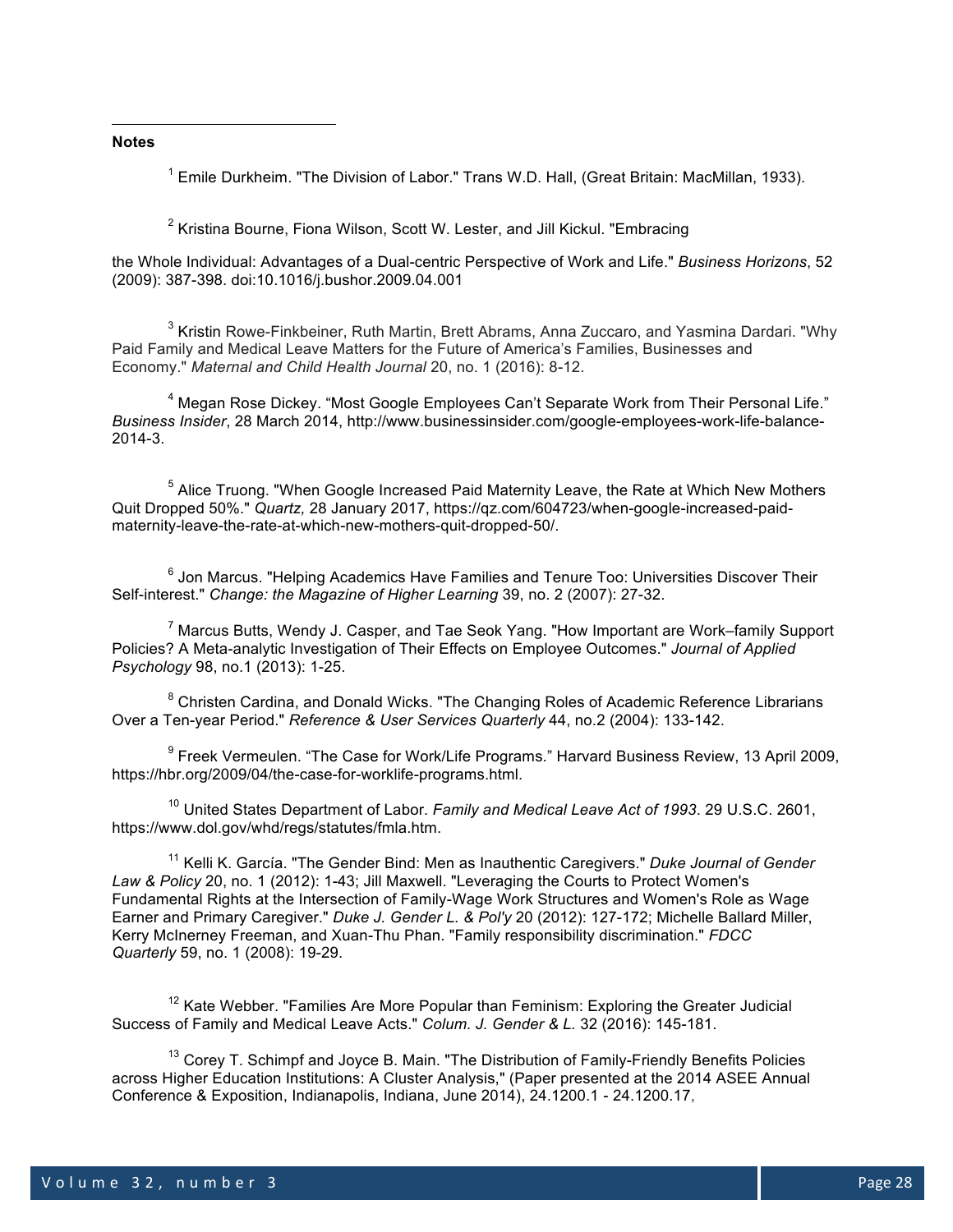https://peer.asee.org/the-distribution-of-family-friendly-benefits-policies-across-higher-educationinstitutions-a-cluster-analysis.

 $14$  Ibid.

<sup>15</sup> Ann Stockdell-Giesler and Rebecca Ingalls. "Faculty Mothers." *Academe* 93, no. 4 (2007): 38- 40.

<u> 1989 - Johann Stoff, fransk politik (f. 1989)</u>

<sup>16</sup> Marcus.

<sup>17</sup> Harvard University Graduate School of Education Collaborative on Academic Careers in Higher Education, "Benchmark Best Practices," *Harvard Education, 2007*, https://coache.gse.harvard.edu/research/researchers-and-practitioners/benchmark-best-practices; COACHE Survey of Faculty Job Satisfaction: 2012-2013 Thematic Area Report: Personal/Family Policies & Benefits." *University of California, Davis*, Last updated March 16 2017, http://academicaffairs.ucdavis.edu/tools/faculty\_satisfaction\_survey\_reports/.

 $^{18}$  Jerry A. Jacobs and Sarah E. Winslow. "Overworked Faculty: Job Stresses and Family Demands." *The Annals of the American Academy of Political and Social Science* 596, no. 1 (2004): 104- 129.

<sup>19</sup> Joya Misra, Jennifer Hickes Lundquist, and Abby Templer. "Gender, Work Time, and Care Responsibilities Among Faculty." *Sociological Forum* 27, no. 2, (2012): 300-323, doi: 10.1111/j.1573- 7861.2012.01319.x

<sup>20</sup> Lori L. Wadsworth and Rex L. Facer. "Work–Family Balance and Alternative Work Schedules: Exploring the Impact of 4-Day Workweeks on State Employees." *Public Personnel Management* 45, no. 4 (2016): 382-404. doi: 10.1177/0091026016678856.

<sup>21</sup> Robert Daniel Jijena Michel and Carlos Eduardo Jijena Michel. "Work Schedule Flexibility, Work-Family Enrichment and Job Satisfaction." *Journal of Behavioural Sciences* 25, no. 1 (2015): 78-90.

<sup>22</sup> Brian Quinn. "Enhancing Academic Library Performance Through Positive Psychology." *Journal of Library Administration* 42, no. 1 (2005): 79-101. doi: 10.1300/J111v42n01\_05.

<sup>23</sup> University of California at Berkeley. "Work-Life Balance." https://hr.berkeley.edu/employees/work-life-balance; Northeastern University. "Faculty Work Life Balance." http://www.northeastern.edu/facultyhandbook/work-life-balance/index.html.

 $24$  Netflix. "Starting Now at Netflix: Unlimited Maternity and Paternity Leave." 4 August 2015. https://media.netflix.com/en/company-blog/starting-now-at-netflix-unlimited-maternity-and-paternity-leave.

<sup>25</sup> Wadsworth and Facer.

<sup>26</sup> Rebecca Glauber and Justin Robert Young. "On the Fringe: Family-Friendly Benefits and the Rural–Urban Gap Among Working Women." *Journal of Family and Economic Issues* 36, no. 1 (2015): 97- 113.

<sup>27</sup> Schimpf and Main, 3.